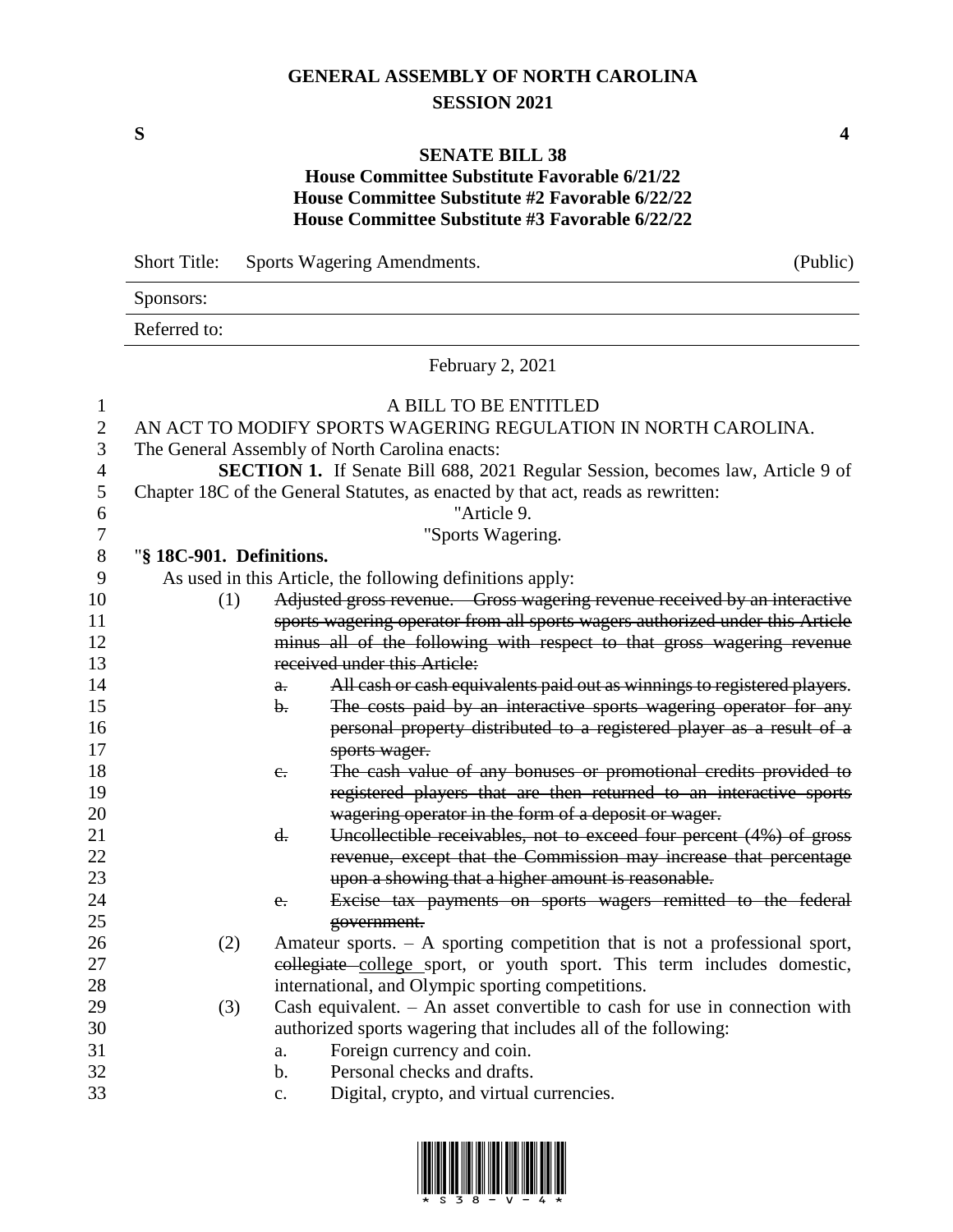|                  |      | <b>General Assembly Of North Carolina</b>                                                                                                                    | <b>Session 2021</b> |
|------------------|------|--------------------------------------------------------------------------------------------------------------------------------------------------------------|---------------------|
| $\mathbf{1}$     |      | d.<br>Online and mobile payment systems that support online money                                                                                            |                     |
| $\mathbf{2}$     |      | transfers.                                                                                                                                                   |                     |
| 3                |      | Credit cards and debit cards.<br>e.                                                                                                                          |                     |
| $\overline{4}$   |      | f.<br>A prepaid access instrument.                                                                                                                           |                     |
| $\mathfrak s$    |      | Any other form approved by the Commission.<br>g.                                                                                                             |                     |
| 6                | (4)  | College sports. - An athletic or sporting competition in which at least one                                                                                  |                     |
| $\boldsymbol{7}$ |      | participant is a team or contestant competing on behalf of or under the                                                                                      |                     |
| $8\,$            |      | sponsorship of a public or private institution of postsecondary education.                                                                                   |                     |
| 9                | (5)  | Covered services. – Any service creating sports wagering markets and                                                                                         |                     |
| 10               |      | determination of sports wager outcomes that involves the operation,                                                                                          |                     |
| 11               |      | management, or control of sports wagers authorized by this Article, including                                                                                |                     |
| 12               |      | the development or operation of the sports wagering platform and the                                                                                         |                     |
| 13               |      | provision determination of odds and or line information, excluding                                                                                           |                     |
| 14               |      | information. The term shall not include any of the following:                                                                                                |                     |
| 15               |      | Payment processing and similar financial services.<br>a.                                                                                                     |                     |
| 16<br>17         |      | Customer identity, age verification, and geolocation services.<br>b.                                                                                         |                     |
| 18               |      | Streaming or other video and data that does not include the<br>c.<br>determination of odds or line information.                                              |                     |
| 19               |      | Telecommunications, internet service providers, providers, and other<br>d.                                                                                   |                     |
| 20               |      | similar services not specifically designed for sports wagering.                                                                                              |                     |
| 21               |      | Other goods or services not specifically designed for use in connection<br>e.                                                                                |                     |
| 22               |      | with sports wagering.                                                                                                                                        |                     |
| 23               | (6)  | Electronic sports. – Leagues, competitive circuits, tournaments, or similar                                                                                  |                     |
| 24               |      | competitions where individuals or teams play video games, typically for                                                                                      |                     |
| 25               |      | spectators, either in-person or online, for the purpose of prizes, money, or                                                                                 |                     |
| 26               |      | entertainment.                                                                                                                                               |                     |
| 27               | (6m) | Geofencing. – Technology approved by the Commission and utilized by an                                                                                       |                     |
| 28               |      | interactive sports wagering operator to verify a registered player's geolocation                                                                             |                     |
| 29               |      | prior to the time the registered player is placing a sports wager.                                                                                           |                     |
| 30               | (7)  | Gross wagering revenue. - The total of all cash or cash equivalents received                                                                                 |                     |
| 31               |      | by an interactive sports wagering operator as from sports wagers as authorized                                                                               |                     |
| 32               |      | under this Article.                                                                                                                                          |                     |
| 33               | (7m) | Interactive account. $-A$ mobile account established by a registered player for                                                                              |                     |
| 34               |      | the purpose of placing sports wagers in accordance with this Article.                                                                                        |                     |
| 35               | (8)  | Interactive sports wagering operator. - The holder of an interactive sports                                                                                  |                     |
| 36               |      | wagering license issued by the Commission.                                                                                                                   |                     |
| 37<br>38         | (9)  | Key person. - An officer or director of an interactive sports wagering operator                                                                              |                     |
| 39               |      | who is directly involved in the operation, management, or control of sports                                                                                  |                     |
| 40               |      | wagering authorized under this Article, or who exercises substantial influence<br>or control over the interactive sports wagering operator's sports wagering |                     |
| 41               |      | activities.                                                                                                                                                  |                     |
| 42               | (10) | Official league data. - Statistics, results, outcomes, and other data relating to                                                                            |                     |
| 43               |      | a sporting event obtained pursuant to an agreement with the relevant sports                                                                                  |                     |
| 44               |      | governing body or an entity expressly authorized by the relevant sports                                                                                      |                     |
| 45               |      | governing body to provide such data.                                                                                                                         |                     |
| 46               |      | $(10m)$ Parimutuel wager. $-$ A betting system in which all of the bets of a particular                                                                      |                     |
| 47               |      | type are placed together in a pool and the sports wager is placed against other                                                                              |                     |
| 48               |      | bettors placing sports wagers on the same event of horse racing, dog racing,                                                                                 |                     |
| 49               |      | or other sporting events in which the participants finish in a ranked order.                                                                                 |                     |
| 50               | (11) | Professional sports. - An athletic or sporting competition involving at least                                                                                |                     |
| 51               |      | two competitors who receive compensation for participating in such event.                                                                                    |                     |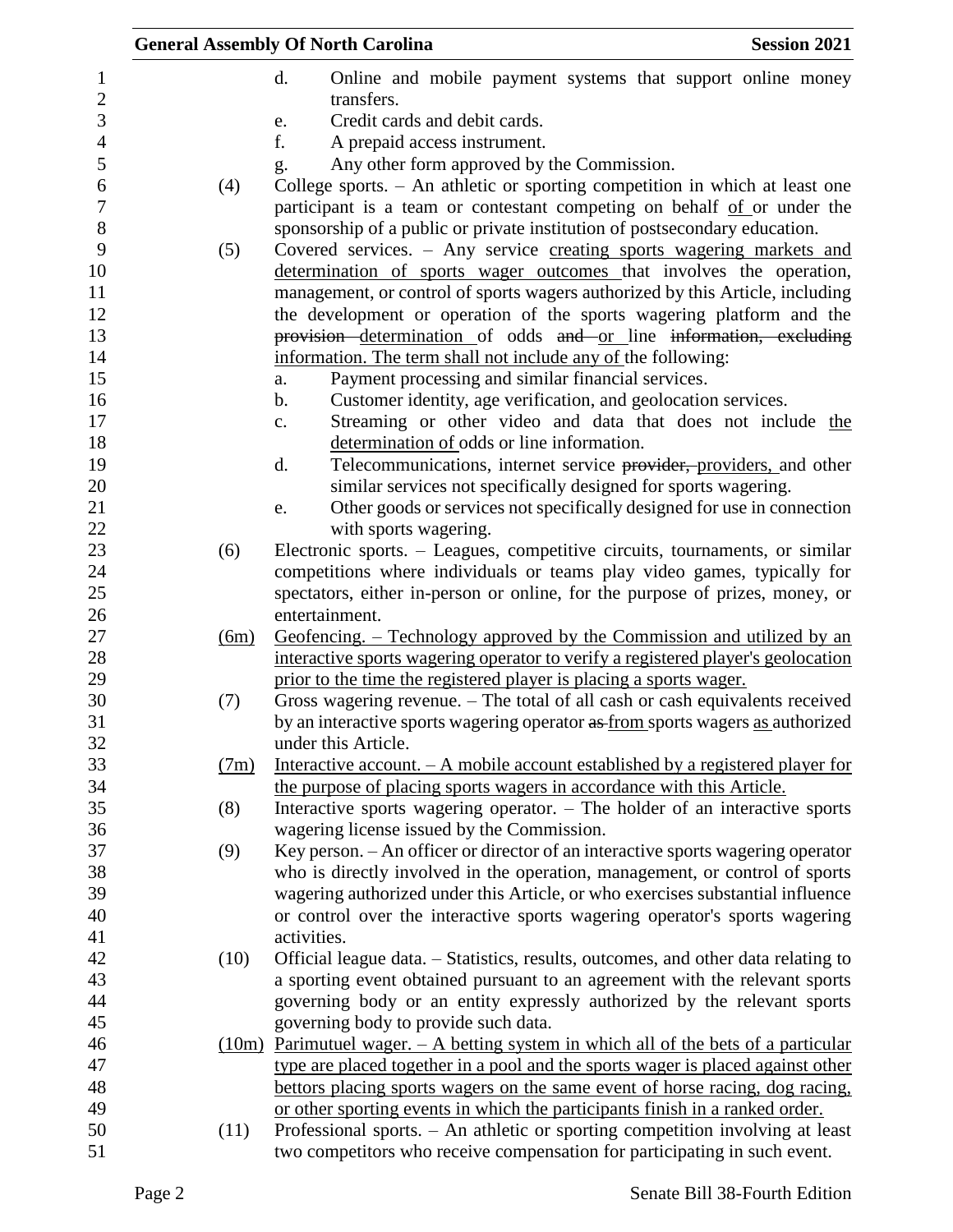|      | <b>General Assembly Of North Carolina</b><br><b>Session 2021</b>                                            |
|------|-------------------------------------------------------------------------------------------------------------|
| (12) | Registered player. $-$ An individual who has established an account with an                                 |
|      | interactive sports wagering operator.                                                                       |
| (13) | Service provider. $-$ A business entity that provides covered services to an                                |
|      | interactive sports wagering operator and holds a service provider license.                                  |
| (14) | Sporting event. – Professional sports, and college sports, and amateur sports,                              |
|      | all of which may include electronic sports, and any other event approved by                                 |
|      | the Commission.                                                                                             |
| (15) | Sports facility. - Any of the following:                                                                    |
|      | A motorsports facility that hosts professional sports a National<br>a.                                      |
|      | Association for Stock Car Auto Racing national touring race and has                                         |
|      | a minimum seating capacity of 17,000 people.                                                                |
|      | A facility that hosts a professional golf tournament with more than<br>b.                                   |
|      | 50,000 live spectators anticipated to attend based on similar prior                                         |
|      | tournaments.                                                                                                |
|      | A facility that is the home location of a professional sports team that<br>$\underline{C}$ .                |
|      | competes in any of the following professional leagues:                                                      |
|      | Major League Baseball.                                                                                      |
|      | Major League Soccer.                                                                                        |
|      | National Basketball Association.                                                                            |
|      | <b>National Football League.</b>                                                                            |
|      | <b>National Hockey League.</b>                                                                              |
|      | $\frac{1}{2}$ .<br>$\frac{2}{3}$ .<br>$\frac{4}{4}$ .<br>$\frac{5}{6}$ .<br>National Women's Soccer League. |
| (16) | Sports governing body. - An organization headquartered in the United States                                 |
|      | and proscribes final rules with respect to a sporting event and enforces the                                |
|      | code of conduct for participants therein. In the context of electronic sports, the                          |
|      | sports governing body shall be the video game publisher of the title used in                                |
|      | the electronic sports competition, regardless of location.                                                  |
| (17) | Sports wagering brand. - The names, logos, and brands that an interactive                                   |
|      | sports wagering operator advertises, promotes, or otherwise holds out to the                                |
|      | public displaying its sports wagering platform.                                                             |
| (18) | Sports wagering platform. - A website, mobile application, or other                                         |
|      | interactive platform accessible via the internet, mobile, wireless, or similar                              |
|      | communication technology that a registered player may use to place sports                                   |
|      | wagers authorized under this Article.                                                                       |
| (19) | Sports wagering supplier. - A person that provides services, goods, software,                               |
|      | or other components necessary for the creation of sports wagering markets                                   |
|      | and determining determination of sports wager outcomes, directly or                                         |
|      | indirectly, to any license holder or applicant interactive sports wagering                                  |
|      | operator or service provider involved in the acceptance of wager, sports                                    |
|      | wagers, including any of the following: providers of data feeds and odds                                    |
|      | services, internet platform providers, risk management providers, integrity                                 |
|      | monitoring providers, and other providers of sports wagering supplier services                              |
|      | as determined by the Commission. A The term does not include a sports                                       |
|      | governing body that provides raw statistical match data to one or more                                      |
|      | designated and licensed providers of data and odds services shall not be a                                  |
|      | sports wagering supplier.services.                                                                          |
| (20) | Sports wager or sports wagering. - Placing of wagers via an interactive                                     |
|      | account on any of the following: (i) a sporting event, (ii) a portion of a sporting                         |
|      | event, or on (iii) the individual performance statistics of athletes in a sporting                          |
|      | event or combination of sporting events, by any system or method of                                         |
|      | wagering, that may include in-person, over the internet through websites, or                                |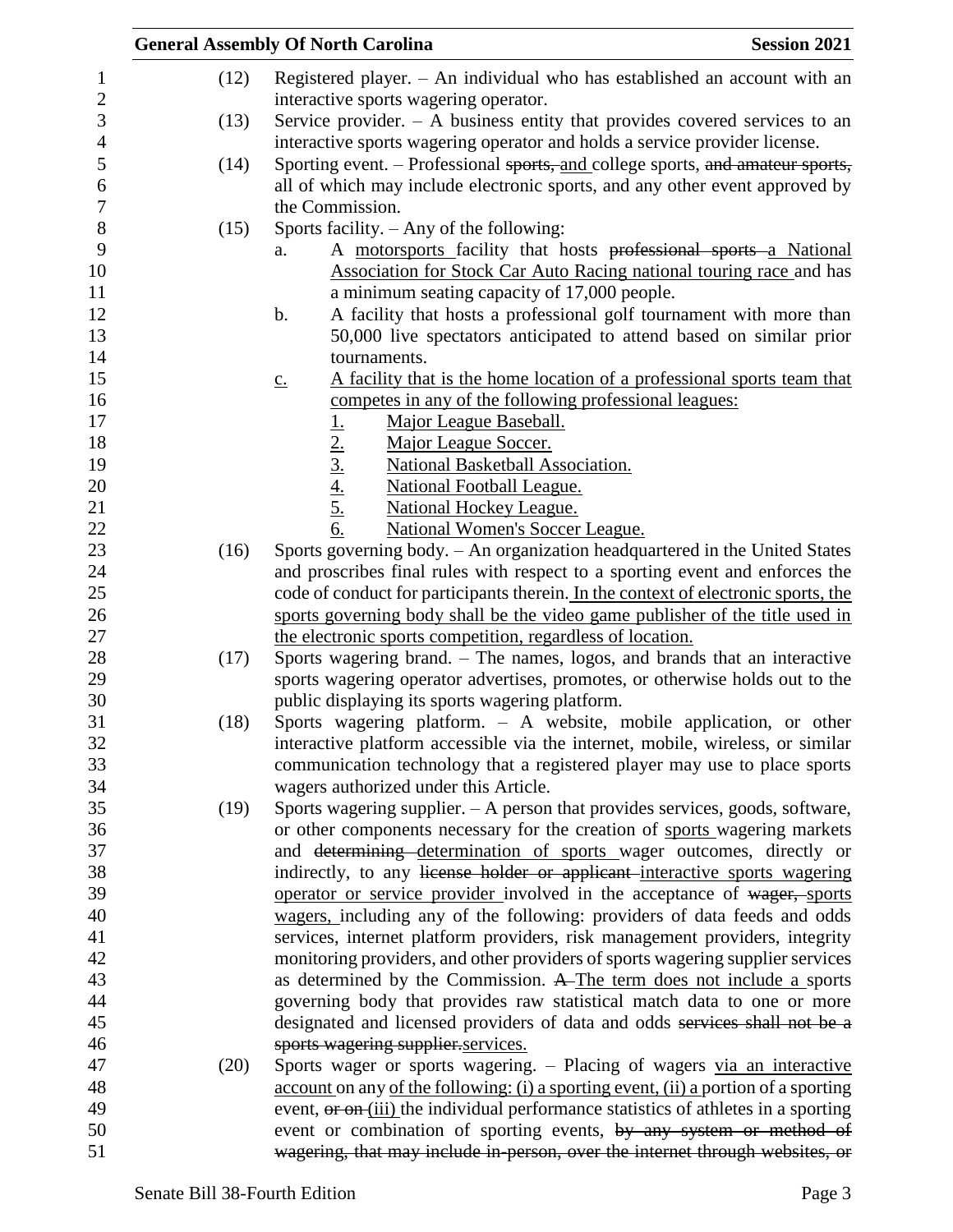|                         | <b>General Assembly Of North Carolina</b>                                                             | <b>Session 2021</b> |
|-------------------------|-------------------------------------------------------------------------------------------------------|---------------------|
|                         | mobile devices. or (iv) a parimutuel wager. The term also includes                                    |                     |
|                         | single-game wagers, teaser wagers, parlays, over-under, moneyline, pools,                             |                     |
|                         | exchange wagering, in-game wagering, in-play wagers, proposition wagers,                              |                     |
|                         | and straight wagers.                                                                                  |                     |
| (21)                    | Tier one sports wager. $- A$ sports wager that is determined solely by the final                      |                     |
|                         | score or final outcome of the sporting event and is placed before the sporting                        |                     |
|                         | event has begun.                                                                                      |                     |
| (22)                    | Tier two sports wager. $-$ Any sports wager that is not a tier one sports wager.                      |                     |
| (23)                    | Tribal gaming enterprise. $-$ A federally recognized Indian tribe that is                             |                     |
|                         | authorized to conduct Class III games in accordance with the federal Indian                           |                     |
|                         | Gaming Regulatory Act, 25 U.S.C. § 2701 et seq., in this State or a business                          |                     |
|                         | entity owned or controlled by such tribe. Any federally recognized tribe, or                          |                     |
|                         | business entity owned or controlled by the tribe, that is deemed an interactive                       |                     |
|                         | sports wagering operator under this Article shall include authorization for any                       |                     |
|                         | technology and sports wagering brand partners of the tribe or the business                            |                     |
|                         | entity owned or controlled by the tribe, subject to compliance with the terms                         |                     |
|                         | of this Article by the technology and sports wagering brand partners.                                 |                     |
| (24)                    | Youth sports. - An event in which the majority of participants are under the                          |                     |
|                         | age of 18 or are competing on behalf or under the sponsorship of one or more                          |                     |
|                         | public or private preschool, elementary, middle, or secondary schools. The                            |                     |
|                         | term does not include the following:                                                                  |                     |
|                         | professional sports Professional sports.                                                              |                     |
|                         | <u>a.</u><br>or events Sporting events that occur under the sponsorship or oversight<br>$\mathbf b$ . |                     |
|                         | of national or international athletic bodies that are not educational                                 |                     |
|                         | institutions and that include participants both over and under the age                                |                     |
|                         | of 18.                                                                                                |                     |
|                         | "§ 18C-902. Authorization of sports wagering generally.                                               |                     |
| (a)                     | Notwithstanding any provision of Article 37 of Chapter 14 of the General Statutes,                    |                     |
|                         | sports wagering as authorized by this Article shall not be considered unlawful. All sports            |                     |
|                         | wagering authorized under this Article shall be placed via an interactive account as described in     |                     |
|                         | G.S. 18C-912 and shall be initiated and received within this State except as provided in              |                     |
|                         | G.S. 18C-928. The interactive sports wagering operator shall comply with the following:               |                     |
| (1)                     | Ensure that the registered player is located within the State, and not present                        |                     |
|                         | on Indian lands within the State, when placing any sports wager, utilizing                            |                     |
|                         | geofencing.                                                                                           |                     |
| (2)                     | Monitor and block unauthorized attempts to place sports wagers.                                       |                     |
| (a1)                    | This Article does not apply to interactive sports wagering conducted exclusively on                   |                     |
|                         | Indian lands by an Indian tribe operating in accordance with a Tribal-State gaming compact and        |                     |
|                         | authorized to conduct Class III gaming pursuant to a compact with the State. For purposes of this     |                     |
|                         | Article, sports wagering is conducted exclusively on Indian lands only if the individual who          |                     |
|                         | places the sports wager is physically present on Indian lands when the sports wager is initiated      |                     |
|                         | and received on equipment that is physically located consistent with federal law, and the sports      |                     |
|                         | wager is initiated and received in conformity with the safe harbor requirements as provided in 31     |                     |
| U.S.C. $§$ 5362(10)(c). |                                                                                                       |                     |
| (a2)                    | An interactive sports wagering operator licensed under G.S. 18C-904 shall not accept                  |                     |
|                         | any wager if the registered player placing the wager is physically present on Indian lands when       |                     |
|                         | the sports wager is initiated and received. Each interactive sports wagering operator licensed        |                     |
|                         | under G.S. 18C-904 shall use geofencing approved by the Commission to ensure compliance               |                     |
| with this Article.      |                                                                                                       |                     |
| (b)                     | Nothing in this Article shall apply to any of the following:                                          |                     |
| $\leftrightarrow$       | Pari-mutuel sports wagering on horse racing as authorized by G.S. 14-292.2.                           |                     |
|                         |                                                                                                       |                     |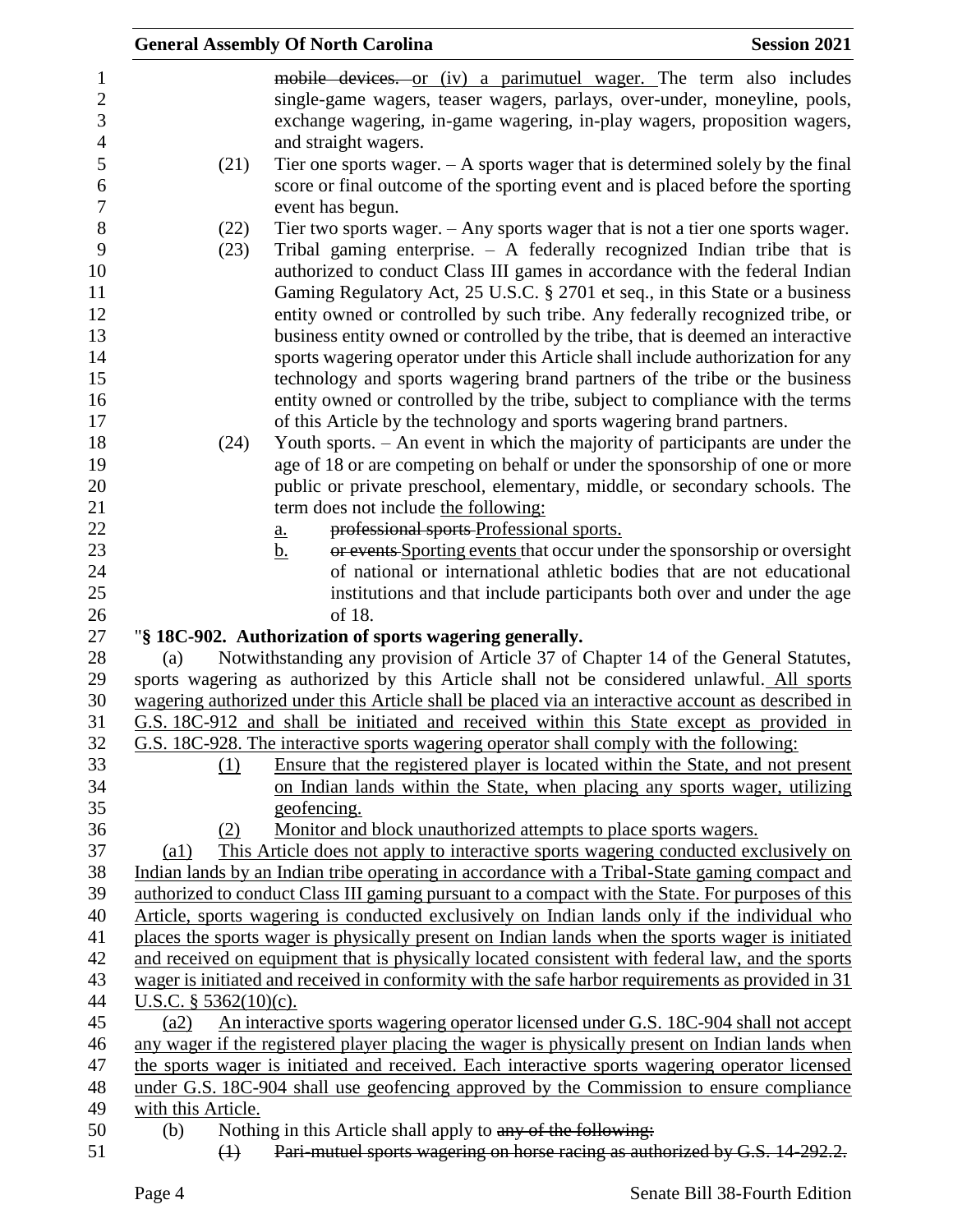|     | <b>General Assembly Of North Carolina</b>                                                                                                                                                                                                                                                                                                                                                                                                             | <b>Session 2021</b> |
|-----|-------------------------------------------------------------------------------------------------------------------------------------------------------------------------------------------------------------------------------------------------------------------------------------------------------------------------------------------------------------------------------------------------------------------------------------------------------|---------------------|
|     | (2)<br>Fantasy-fantasy or simulated games or contests in which one or more<br>participants fantasy contest players compete against each other and winning<br>outcomes reflect the relative knowledge and skill of the participants-fantasy<br>contest players and are determined predominantly by accumulated statistical<br>results of the performance of individuals or athletes-individuals, including<br>athletes in the case of sporting events. |                     |
| (c) | Nothing in this Article shall authorize any of the following:<br>(1)<br>Sports wagering involving youth sports.                                                                                                                                                                                                                                                                                                                                       |                     |
|     | Sports wagering on the occurrence of any of the following:<br>(2)                                                                                                                                                                                                                                                                                                                                                                                     |                     |
|     | Injuries.<br>a.                                                                                                                                                                                                                                                                                                                                                                                                                                       |                     |
|     | Penalties.<br>b.                                                                                                                                                                                                                                                                                                                                                                                                                                      |                     |
|     | The outcome of disciplinary proceedings against a participant in a<br>c.                                                                                                                                                                                                                                                                                                                                                                              |                     |
|     | sporting event.                                                                                                                                                                                                                                                                                                                                                                                                                                       |                     |
|     | d.<br>The outcome of replay reviews.                                                                                                                                                                                                                                                                                                                                                                                                                  |                     |
|     | The Commission serving as an operator of a sports wagering platform.<br>(3)                                                                                                                                                                                                                                                                                                                                                                           |                     |
|     | Sports wagering on amateur sports.<br>(4)                                                                                                                                                                                                                                                                                                                                                                                                             |                     |
|     |                                                                                                                                                                                                                                                                                                                                                                                                                                                       |                     |
|     | "§ 18C-903. Reserved for future codification purposes.<br>"§ 18C-904. Interactive sports wagering license.                                                                                                                                                                                                                                                                                                                                            |                     |
| (a) | It shall be unlawful for any person to offer or accept sports wagers in this State without                                                                                                                                                                                                                                                                                                                                                            |                     |
|     | a valid interactive sports wagering license. Except as provided in G.S. 18C-928, the Commission                                                                                                                                                                                                                                                                                                                                                       |                     |
|     | shall authorize at least 10, but not more than 12, interactive sports wagering operators to offer                                                                                                                                                                                                                                                                                                                                                     |                     |
|     | and accept sports wagers to and from registered players on sporting events, which shall include                                                                                                                                                                                                                                                                                                                                                       |                     |
|     | any of the following:                                                                                                                                                                                                                                                                                                                                                                                                                                 |                     |
|     | (1)<br>Professional sports.                                                                                                                                                                                                                                                                                                                                                                                                                           |                     |
|     | College sports.<br>(2)                                                                                                                                                                                                                                                                                                                                                                                                                                |                     |
|     | Electronic sports.<br>(3)                                                                                                                                                                                                                                                                                                                                                                                                                             |                     |
|     | Amateur sports.<br>(4)                                                                                                                                                                                                                                                                                                                                                                                                                                |                     |
|     | Any other event approved by the Commission.<br>(5)                                                                                                                                                                                                                                                                                                                                                                                                    |                     |
| (b) | The Commission shall review and issue sports wagering licenses to qualified                                                                                                                                                                                                                                                                                                                                                                           |                     |
|     | applicants. The applicant shall complete and submit an application on a form prescribed by the                                                                                                                                                                                                                                                                                                                                                        |                     |
|     | Commission and a licensing fee of five hundred thousand one million dollars (\$500,000).                                                                                                                                                                                                                                                                                                                                                              |                     |
|     | $($1,000,000)$ . If the application is denied, the licensing fee shall be refunded, minus any expenses                                                                                                                                                                                                                                                                                                                                                |                     |
|     | the Commission incurs in reviewing the application.                                                                                                                                                                                                                                                                                                                                                                                                   |                     |
|     |                                                                                                                                                                                                                                                                                                                                                                                                                                                       |                     |
| (d) | The Commission shall conduct a background investigation on the applicant and key                                                                                                                                                                                                                                                                                                                                                                      |                     |
|     | persons as deemed necessary by the Commission. The background investigation shall include a                                                                                                                                                                                                                                                                                                                                                           |                     |
|     | credit history check, a tax record check, and a criminal history record check. The Commission                                                                                                                                                                                                                                                                                                                                                         |                     |
|     | may, in its discretion, accept the results of such prior check and an affidavit that there has been                                                                                                                                                                                                                                                                                                                                                   |                     |
|     | no change in criminal history since the prior check from an applicant or key person who has                                                                                                                                                                                                                                                                                                                                                           |                     |
|     | submitted to a criminal history record check in this or any other state within the previous 12                                                                                                                                                                                                                                                                                                                                                        |                     |
|     | months. The Commission may not award a license to any if an applicant who has been convicted,                                                                                                                                                                                                                                                                                                                                                         |                     |
|     | or a key person of the applicant has been convicted, convicted of a felony or any gambling offense                                                                                                                                                                                                                                                                                                                                                    |                     |
|     | in any state or federal court of the United States within 10 years of application or renewal.                                                                                                                                                                                                                                                                                                                                                         |                     |
| (f) | The Commission shall grant or deny all applications under this section. The grounds                                                                                                                                                                                                                                                                                                                                                                   |                     |
|     | for denial of an interactive sports wagering license shall be the same as in G.S. $18C-906(g)$ . If                                                                                                                                                                                                                                                                                                                                                   |                     |
|     | there are more qualified applicants than the number of interactive sports wagering operators                                                                                                                                                                                                                                                                                                                                                          |                     |
|     | authorized under subsection (a) of this section, the Commission shall select the best qualified                                                                                                                                                                                                                                                                                                                                                       |                     |
|     | applicants applicants, taking into consideration the following factors:                                                                                                                                                                                                                                                                                                                                                                               |                     |
|     | The contents of the application submitted in accordance with this section.<br>(1)                                                                                                                                                                                                                                                                                                                                                                     |                     |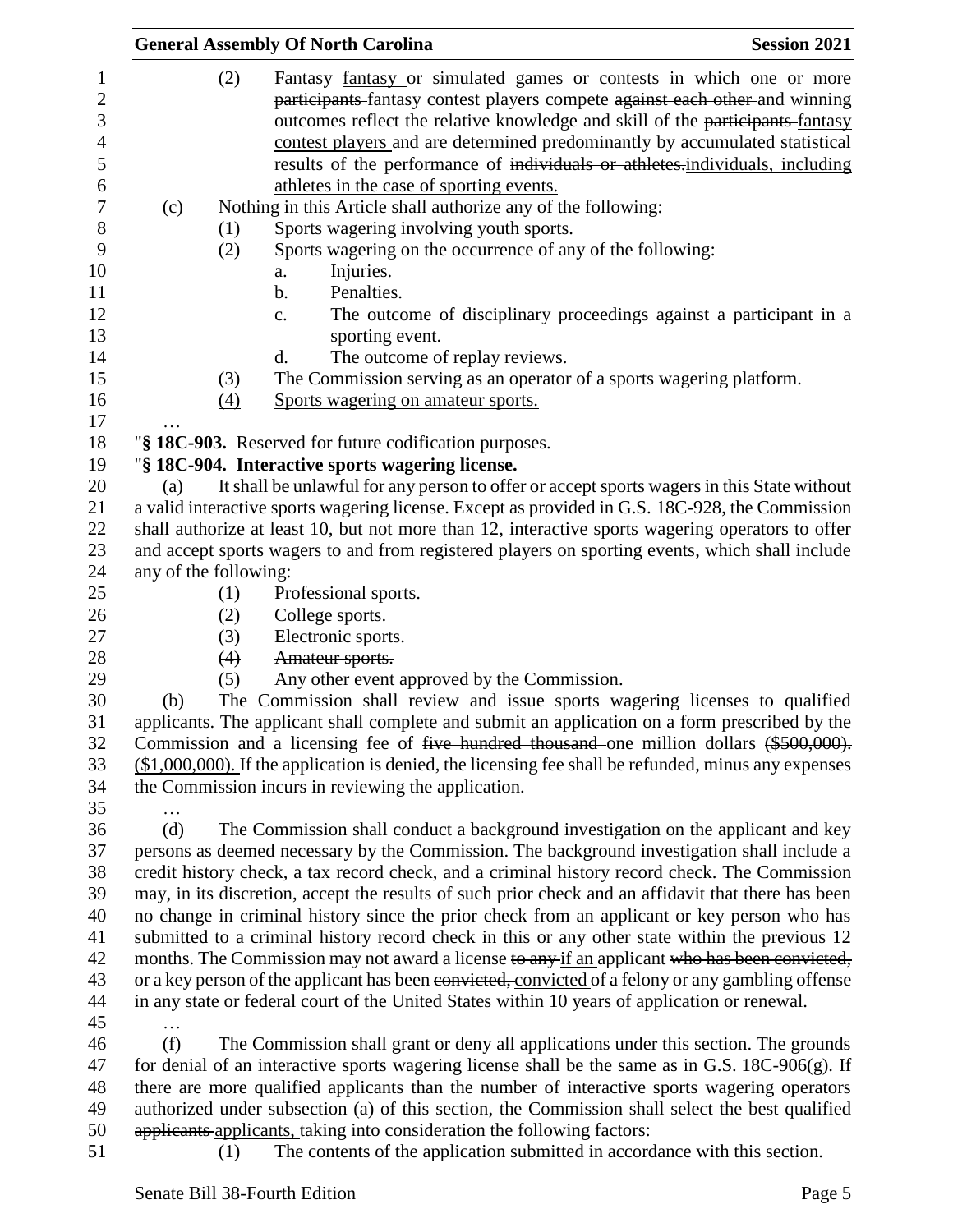|                                | <b>General Assembly Of North Carolina</b>                                                           | <b>Session 2021</b> |
|--------------------------------|-----------------------------------------------------------------------------------------------------|---------------------|
| (2)                            | The extent to which the applicant demonstrates past experience, financial                           |                     |
|                                | viability, compliance with applicable laws and regulations in other                                 |                     |
|                                | jurisdictions, and success with sports wagering operations in other                                 |                     |
|                                | jurisdictions.                                                                                      |                     |
| (3)                            | The extent to which the applicant is able to meet the duties of an interactive                      |                     |
|                                | sports wagering operator.                                                                           |                     |
| (4)                            | The amount of adjusted gross wagering revenue and associated tax revenue                            |                     |
|                                | that an applicant is projected to generate.                                                         |                     |
| (5)                            | Any other factors the Commission deems relevant.                                                    |                     |
| (g)                            | A person holding a license to engage in sports wagering, on the basis of comparable                 |                     |
|                                | licensing requirements issued to that person by a proper authority by in another state or territory |                     |
|                                | of the United States or the District of Columbia if that jurisdiction's requirements for licensure, |                     |
|                                | certification, or registration are substantially equivalent to or exceed the requirements of this   |                     |
|                                | State, and who, in the opinion of the Commission otherwise meets the requirements of this Article   |                     |
|                                | based upon verified evidence may, upon application, be licensed as an interactive sports wagering   |                     |
|                                | operator with or without further examination. examination, as determined by the Commission.         |                     |
|                                | The Commission may also accept another jurisdiction's or approved third party's testing of the      |                     |
|                                | interactive sports wagering platform as evidence that the sports wagering platform meets any        |                     |
|                                | requirements mandated by the Commission.                                                            |                     |
| (h)                            | The Commission shall review and issue interactive sports wagering licenses to                       |                     |
|                                | qualified applicants within 60 days of receipt of a completed application. The Commission may       |                     |
|                                | extend the review period for an additional 30 days if the background check is outstanding. Any      |                     |
|                                | denial shall be in writing and state the grounds therefor.                                          |                     |
| .                              |                                                                                                     |                     |
| (i)                            | Each interactive sports wagering operator shall promptly report all criminal or                     |                     |
|                                | disciplinary proceedings commenced against that interactive sports wagering operator in             |                     |
|                                | connection with its operations to the Commission. Each interactive sports wagering operator shall   |                     |
|                                | promptly report to the Commission all changes in key persons, and all new key persons shall         |                     |
| consent to a background check. |                                                                                                     |                     |
| (k)                            | No interactive sports wagering operator license is assignable or transferable without               |                     |
| approval of the Commission.    |                                                                                                     |                     |
|                                | "§ 18C-905. Reserved for future codification purposes.                                              |                     |
|                                | "§ 18C-906. Applications for service provider licenses.                                             |                     |
| .                              |                                                                                                     |                     |
| (b)                            | The Commission shall review and issue service provider licenses to qualified                        |                     |
|                                | applicants within 60 days of receipt of a completed application. The Commission may extend the      |                     |
|                                | review period for an additional 30 days if the background check is outstanding. Any denial shall    |                     |
|                                | be in writing and state the grounds therefor. The applicant shall complete and submit an            |                     |
|                                | application on a form prescribed by the Commission and a licensing fee of twenty-five-fifty         |                     |
|                                | thousand dollars $(*25,000)$ . $(*50,000)$ .                                                        |                     |
| (c)                            | The application shall set forth all of the following:                                               |                     |
| (1)                            | The applicant's background in sports wagering or the covered service.                               |                     |
| (2)                            | All experience with sports wagering or other wagering activities in other                           |                     |
|                                | jurisdictions, including the applicant's history, reputation of integrity and                       |                     |
|                                | compliance, and a list of all active and inactive licenses, certifications, or                      |                     |
|                                | registrations and reasons for inactivity, if applicable.                                            |                     |
| (3)                            | A written information security program, detailing information security                              |                     |
|                                | governance and the designation of a chief security officer or equivalent.                           |                     |
| (4)                            | Any personal information the Commission may deem necessary concerning                               |                     |
|                                |                                                                                                     |                     |
|                                | the applicant's key persons.<br>Any other information the Commission may deem necessary.            |                     |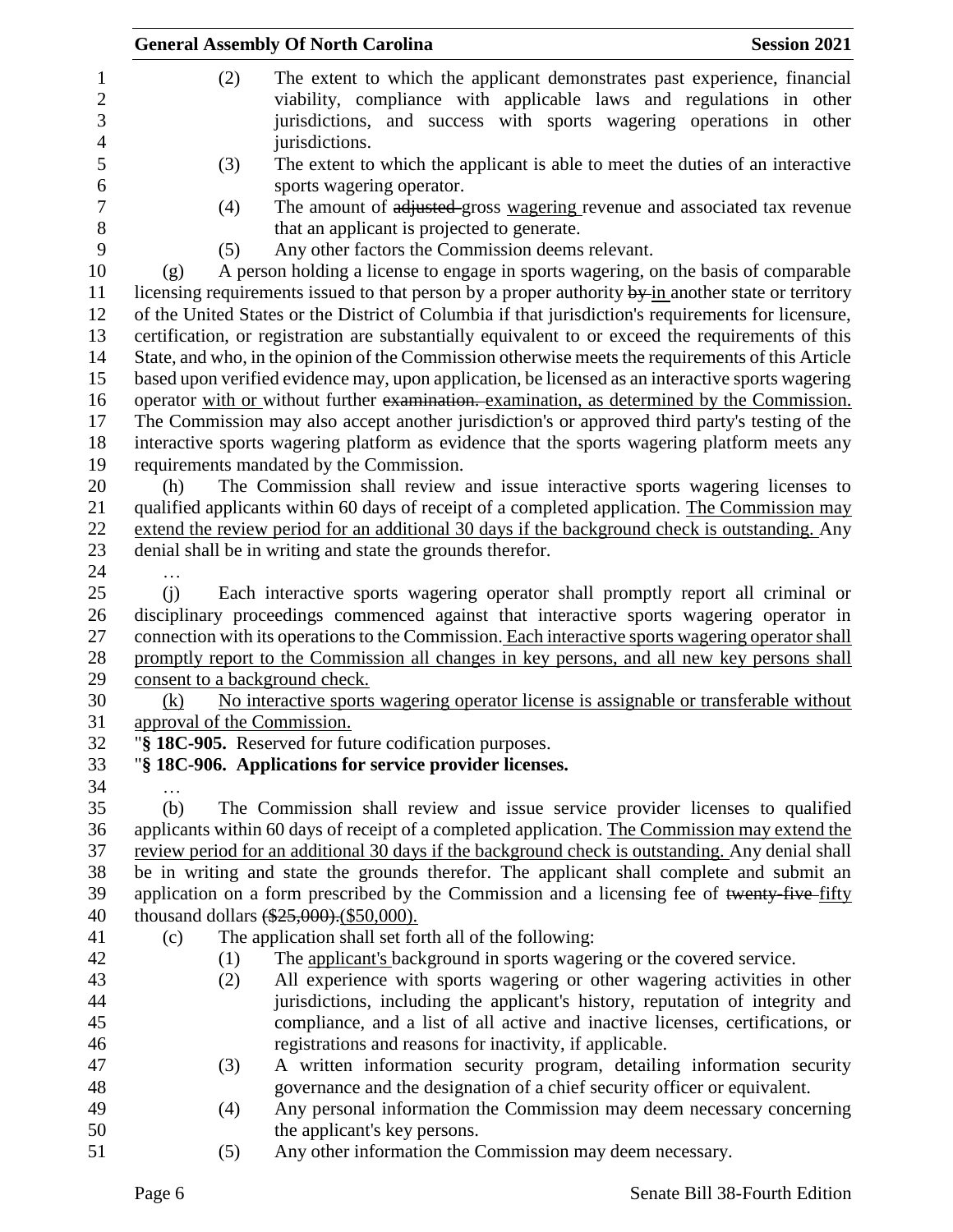#### **General Assembly Of North Carolina Session 2021**

 (d) The Commission shall conduct a background investigation on the applicant and key persons as deemed necessary by the Commission. The background investigation shall include a credit history check, a tax record check, and a criminal history record check. The Commission may, in its discretion, accept the results of such prior check and an affidavit that there has been no change in criminal history since the prior check from an applicant or key person who has submitted to a criminal history record check in this or any other state within the previous 12 7 months. The Commission may not award a license to any if the applicant who has been convicted, or a key person of the applicant has been convicted, convicted of a felony or any gambling offense in any state or federal court of the United States within 10 years of application or renewal. (e) An applicant and key person persons for licensure shall consent to a criminal history record check. Refusal to consent to a criminal history record check may constitute grounds for the Commission to deny licensure. (f) A person holding a service provider license or its equivalent, on the basis of comparable licensing requirements issued to that person by a proper authority by another state or territory of the United States or the District of Columbia if that jurisdiction's requirements for licensure, certification, or registration are substantially equivalent to or exceed the requirements of this State, and who, in the opinion of the Commission otherwise meets the requirements of this Article based upon verified evidence may, upon application, be licensed as a service provider with or without further examination.examination, as determined by the Commission. … (i) Each service provider shall promptly report all criminal or disciplinary proceedings commenced against that service provider in connection with its operations to the Commission. Each service provider shall promptly report all changes in key persons to the Commission, and all new key persons shall consent to a background check. (j) No service provider license is assignable or transferable without approval of the Commission. "**§ 18C-907. Sports wagering supplier license.** (a) The Commission may issue a sports wagering supplier license to a sports wagering 29 supplier. A person that is not licensed under this Article shall not sell, lease, distribute, offer, or otherwise provide services, goods, software, or other components necessary for the creation of betting markets and determining bet outcomes, directly or indirectly, to any license holder or applicant involved in the acceptance of bets, except that an interactive sports wagering operator shall not be required to obtain a separate sports wagering supplier license in order to act as a sports wagering supplier. A sports wagering supplier must be licensed under this section if providing sports wagering supplier services under a fixed-fee or revenue-sharing agreement. (b) On application by an interested person, At the request of an applicant for a sports wagering supplier license, the Commission may issue a provisional sports wagering supplier license to an applicant for a sports wagering supplier license. A provisional license issued under this subsection allows the applicant for the sports wagering supplier license to conduct business 40 regarding the operation of sports wagering with a license holder or applicant before the sports 41 wagering supplier license is issued. the applicant so long as the applicant has submitted a completed application in accordance with this section. A provisional license issued under this subsection expires on the date provided by the Commission. … (d) The applicant shall complete and submit an application on a form prescribed by the 46 Commission and a licensing fee of <del>fifteen</del>-thirty thousand dollars (\$15,000). (\$30,000). In the application, the Commission shall require applicants to disclose the identity of all of the following: 49 (1) The applicant's principal owners who directly own five ten percent  $(5%)$ (10%) or more of the applicant.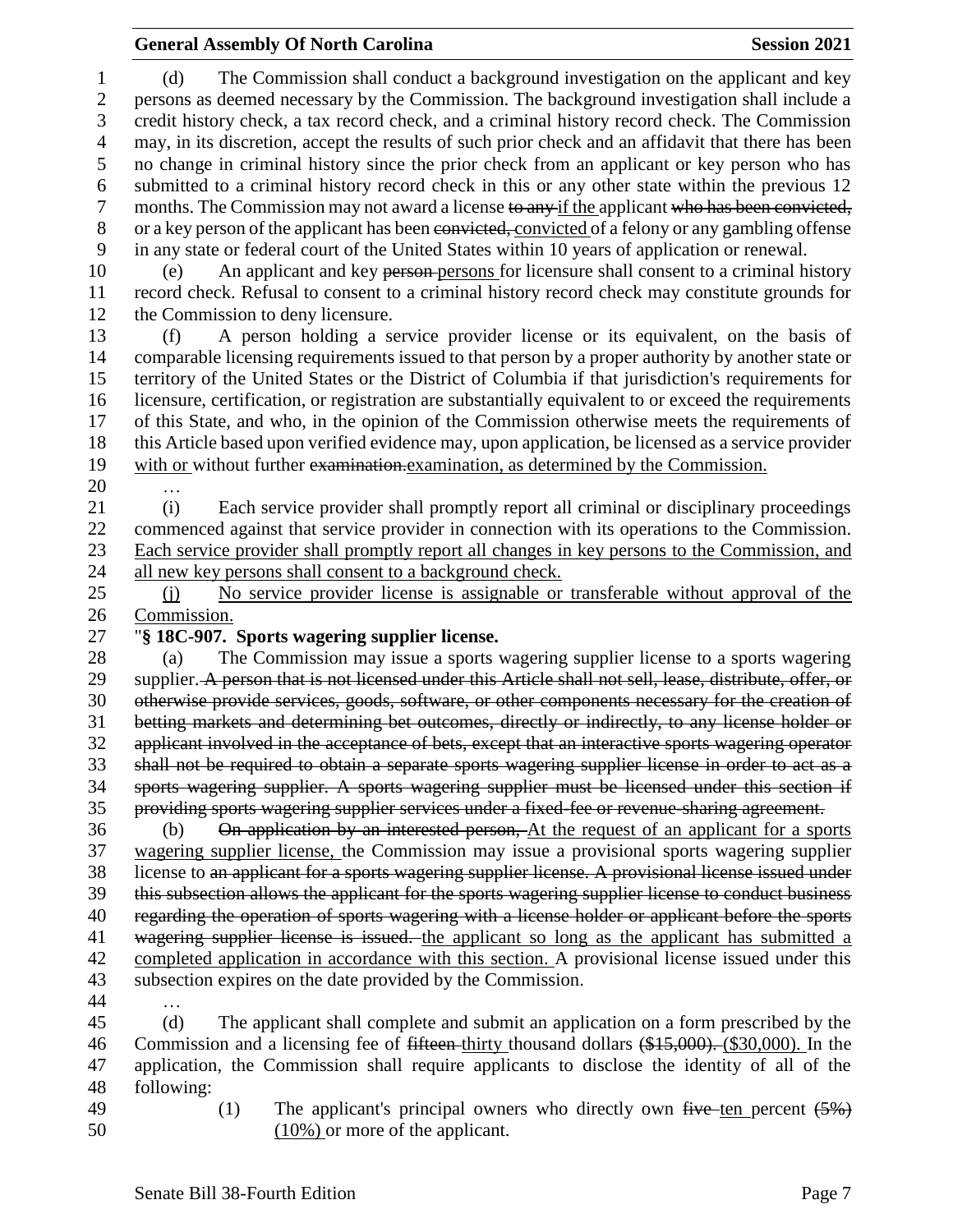|                  | <b>General Assembly Of North Carolina</b>                                                                                                                                                       | <b>Session 2021</b> |
|------------------|-------------------------------------------------------------------------------------------------------------------------------------------------------------------------------------------------|---------------------|
| 1                | (2)<br>Each holding, intermediary, or parent company that directly owns fifteen                                                                                                                 |                     |
| $\mathbf{2}$     | percent $(15\%)$ or more of the applicant.                                                                                                                                                      |                     |
| 3                | The applicant's board appointed CEO and CFO-CFO, or the equivalent as<br>(3)                                                                                                                    |                     |
| 4                | determined by the Commission.                                                                                                                                                                   |                     |
| 5                | Any other information the Commission may deem necessary.<br>(4)                                                                                                                                 |                     |
| 6                | The Commission shall conduct a background investigation on the applicant and key<br>(d1)                                                                                                        |                     |
| $\boldsymbol{7}$ | persons as deemed necessary by the Commission. The background investigation shall include a                                                                                                     |                     |
| 8                | credit history check, a tax record check, and a criminal history record check. The Commission                                                                                                   |                     |
| 9                | may, in its discretion, accept the results of such prior check and an affidavit that there has been                                                                                             |                     |
| 10               | no change in criminal history since the prior check from an applicant or key person who has                                                                                                     |                     |
| 11               | submitted to a criminal history record check in this or any other state within the previous 12                                                                                                  |                     |
| 12               | months. The Commission may not award a license if the applicant or a key person of the applicant                                                                                                |                     |
| 13               | has been convicted of a felony or any gambling offense in any state or federal court of the United                                                                                              |                     |
| 14               | States within 10 years of application or renewal. An applicant and key persons for licensure shall                                                                                              |                     |
| 15               | consent to a criminal history record check. Refusal to consent to a criminal history record check                                                                                               |                     |
| 16               | may constitute grounds for the Commission to deny licensure.                                                                                                                                    |                     |
| 17               | The Commission shall review and issue licenses to qualified applicants within 60 days<br>(d2)                                                                                                   |                     |
| 18               | of receipt of a completed application. The Commission may extend the review period for an                                                                                                       |                     |
| 19               | additional 30 days if the background check is outstanding.                                                                                                                                      |                     |
| 20               | In disclosing the principal owners of the applicant, the following shall apply:<br>(e)                                                                                                          |                     |
| 21               | Governmental created entities, including statutory authorized pension<br>(1)                                                                                                                    |                     |
| 22               | investment boards and Canadian Crown corporations, that are direct or indirect                                                                                                                  |                     |
| 23               | shareholders of an applicant shall be waived in the applicant's disclosure of                                                                                                                   |                     |
| 24               | ownership and control as determined by the Commission.                                                                                                                                          |                     |
| 25               | Investment funds or entities registered with the Securities and Exchange<br>(2)                                                                                                                 |                     |
| 26               | Commission, whether as including Investment Advisors or otherwise, as well                                                                                                                      |                     |
| 27               | as the and entities under the management of such entities registered with the                                                                                                                   |                     |
| 28               | Securities and Exchange Commission, that are direct or indirect shareholders                                                                                                                    |                     |
| 29               | of the applicant, shall be waived from any information disclosure requests in                                                                                                                   |                     |
| 30               | connection to the license application in the applicant's disclosure of ownership                                                                                                                |                     |
| 31<br>32         | and control as determined by the Commission.                                                                                                                                                    |                     |
| 33               | Nothing in this Article shall require a person holding a A sports wagering supplier<br>(f)<br>license or a temporary provisional sports wagering supplier license be subject to, or required to |                     |
| 34               | obtain, any additional license shall be sufficient to offer the sports wagering services under this                                                                                             |                     |
| 35               | section.Article.                                                                                                                                                                                |                     |
| 36               | A person holding a sports wagering supplier license or its equivalent, on the basis of<br>(g)                                                                                                   |                     |
| 37               | comparable licensing requirements issued to that person by a proper authority by another state or                                                                                               |                     |
| 38               | territory of the United States or the District of Columbia if that jurisdiction's requirements for                                                                                              |                     |
| 39               | licensure, certification, or registration are substantially equivalent to or exceed the requirements                                                                                            |                     |
| 40               | of this State, and who, in the opinion of the Commission otherwise meets the requirements of                                                                                                    |                     |
| 41               | this Article based upon verified evidence may, upon application, be licensed as a service provider                                                                                              |                     |
| 42               | with or without further examination, as determined by the Commission.                                                                                                                           |                     |
| 43               | No sports wagering supplier license is assignable or transferable without approval of<br>(h)                                                                                                    |                     |
| 44               | the Commission.                                                                                                                                                                                 |                     |
| 45               | "§ 18C-908. Renewals of licenses.                                                                                                                                                               |                     |
| 46               | Any license issued pursuant to this Article shall be valid for five years.<br>(a)                                                                                                               |                     |
| 47               | At least 60 days prior to the expiration of a license, the license holder shall submit a<br>(b)                                                                                                 |                     |
| 48               | renewal application, on a form prescribed by the Commission, including a renewal fee as follows:                                                                                                |                     |
| 49               | of one hundred thousand One million dollars (\$100,000) (\$1,000,000) for an<br><u>(1)</u>                                                                                                      |                     |
| 50               | interactive sports wagering license, license.                                                                                                                                                   |                     |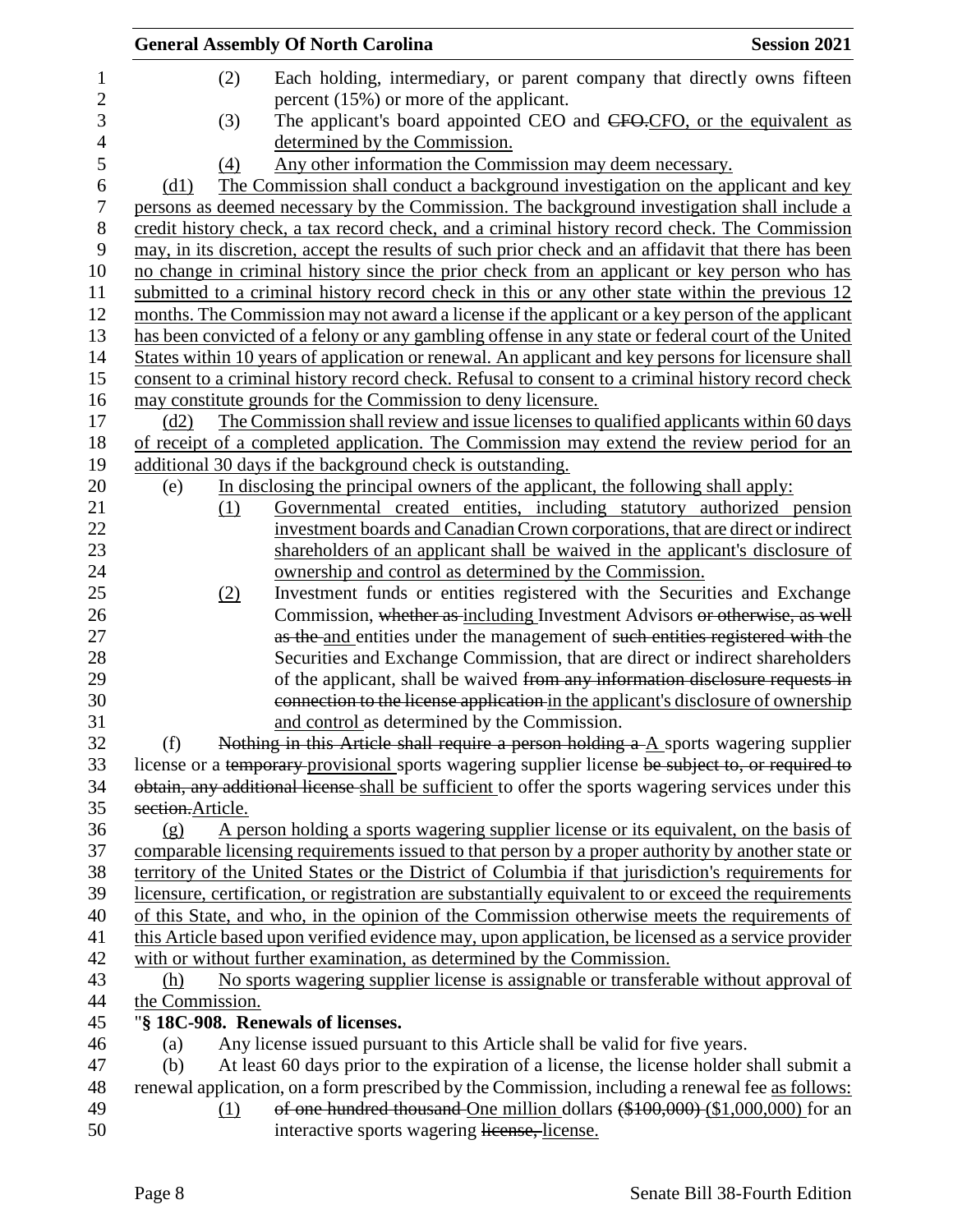|          |     | <b>General Assembly Of North Carolina</b>                                                                                                                | <b>Session 2021</b> |
|----------|-----|----------------------------------------------------------------------------------------------------------------------------------------------------------|---------------------|
|          | (2) | ten-Fifty thousand dollars (\$10,000) (\$50,000) for a service provider license,<br>license.                                                             |                     |
|          | (3) | and five-Thirty thousand dollars (\$5,000)-(\$30,000) for a sports wagering<br>supplier license.                                                         |                     |
| (c)      |     | The Commission may revoke or deny a license renewal for any of the following                                                                             |                     |
| reasons: |     |                                                                                                                                                          |                     |
|          | (1) | The same grounds that would constitute denial of an initial application under<br>G.S. $18C-906(g)$ .                                                     |                     |
|          | (2) | A violation of this Article.                                                                                                                             |                     |
|          | (3) | With respect to interactive sports wagering operators, the Commission finds<br>good cause to believe approval of another applicant would better meet the |                     |
|          |     | objectives of this Article in generating revenue for the State, protecting the                                                                           |                     |
|          |     | public interest, and otherwise satisfying the criteria for issuance, and no                                                                              |                     |
|          |     | additional licenses are to be available under G.S. 18C-904(a).                                                                                           |                     |
|          | (4) | Failure to pay the privilege tax imposed under Article 2E of Chapter 105 of<br>the General Statutes.                                                     |                     |
| (d)      |     | With respect to interactive sports wagering operators, the Commission may deny a                                                                         |                     |
|          |     | license renewal if the Commission finds good cause to believe approval of another applicant                                                              |                     |
|          |     | would better meet the objectives of this Article in generating revenue for the State, protecting the                                                     |                     |
|          |     | public interest, and otherwise satisfying the criteria for issuance, and no additional licenses are                                                      |                     |
|          |     | to be available under G.S. 18C-904(a).                                                                                                                   |                     |
|          |     | " <u>§ 18C-909. Use of proceeds.</u>                                                                                                                     |                     |
| (a)      |     | The Commission shall use the funds remitted to it pursuant to G.S. 105-113.128 and                                                                       |                     |
|          |     | any proceeds from license fees collected under this Article to cover expenses in administering                                                           |                     |
|          |     | this Article. Any proceeds remaining at the end of each fiscal year after payment of expenses of                                                         |                     |
|          |     | the Commission pursuant to this section shall be remitted to the General Fund.                                                                           |                     |
| (b)      |     | Expenses of the Commission shall include all items listed in G.S. 18C-163.                                                                               |                     |
|          |     | "\\$ 18C-910. Duties of interactive sports wagering operators.licensees.                                                                                 |                     |
|          |     |                                                                                                                                                          |                     |
| (c)      |     | The interactive sports wagering operator shall disclose the records described in                                                                         |                     |
|          |     | G.S. 18C-910(b) subsection (b) of this section to the Commission upon request.                                                                           |                     |
| (d)      |     | If a sports governing body has notified the Commission that real-time information                                                                        |                     |
|          |     | sharing for sports wagers placed on its sporting events is necessary, interactive sports wagering                                                        |                     |
|          |     | operators shall share with that sports governing body or its designee in real time, at the account                                                       |                     |
|          |     | level, anonymized information regarding a wagerer, registered player, amount and type of sports                                                          |                     |
|          |     | wager, the time the sports wager was placed, the location of the wager, registered player at the                                                         |                     |
|          |     | time the sports wager was placed, and the IP address if applicable, outcome of the sports wager,                                                         |                     |
|          |     | and records of abnormal sports wagering activity. For purposes of this subsection, real time                                                             |                     |
|          |     | means on a commercially reasonable periodic interval, but in any event, not less than once every                                                         |                     |
|          |     | 72 hours. A sports governing body receiving any information pursuant to this subsection shall                                                            |                     |
|          |     | use the information for the purpose of integrity monitoring only and not for any commercial                                                              |                     |
| purpose. |     |                                                                                                                                                          |                     |
| (e)      |     | In advertising its sports wagering platform, the interactive sports wagering operator                                                                    |                     |
|          |     | shall ensure that its advertisements meet all of the following:                                                                                          |                     |
|          | (1) | It does not target persons under the age of 21.                                                                                                          |                     |
|          | (2) | It discloses the identity of the interactive sports wagering operator.                                                                                   |                     |
|          | (3) | It provides information about or links to resources related to gambling                                                                                  |                     |
|          |     | addiction and prevention.                                                                                                                                |                     |
|          | (4) | It is not misleading to a reasonable person.                                                                                                             |                     |
| (f)      |     | Interactive sports wagering operators Licensees shall conduct background checks on                                                                       |                     |
|          |     | newly hired employees. The Each licensed interactive sports wagering operator and service                                                                |                     |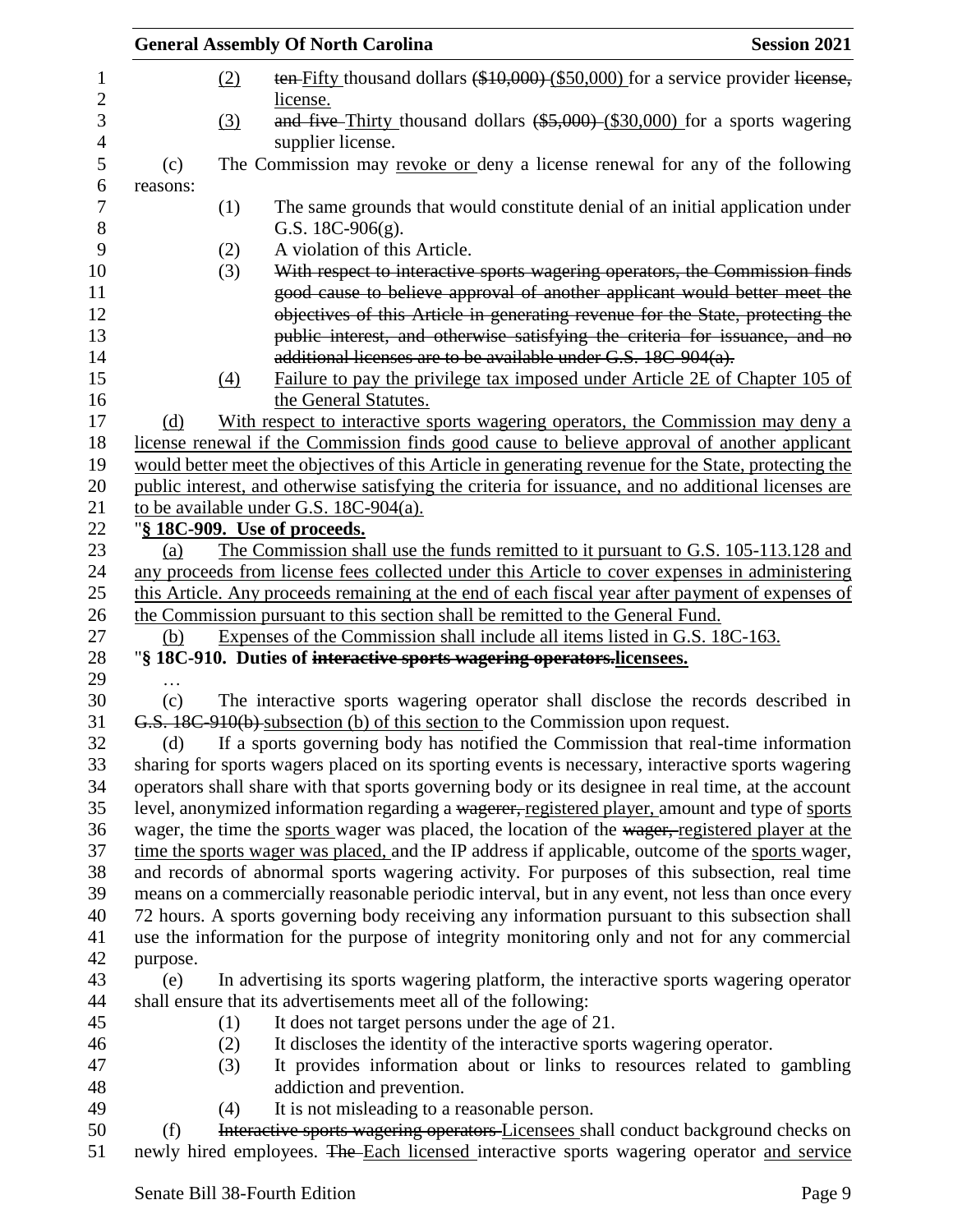|                     |                                                                                                   | <b>General Assembly Of North Carolina</b>                                                                                                                                                       | <b>Session 2021</b> |  |  |  |
|---------------------|---------------------------------------------------------------------------------------------------|-------------------------------------------------------------------------------------------------------------------------------------------------------------------------------------------------|---------------------|--|--|--|
| 1<br>$\overline{c}$ |                                                                                                   | provider shall also conduct a single background check on employees as of the date of licensure.<br>Background checks shall search for criminal history and any charges or convictions involving |                     |  |  |  |
| 3                   | corruption or manipulation of sporting events and association with organized crime.               |                                                                                                                                                                                                 |                     |  |  |  |
| 4                   | Interactive sports wagering operators and service providers shall employ<br>(g)                   |                                                                                                                                                                                                 |                     |  |  |  |
| $\mathfrak s$       | commercially reasonable methods to maintain the security of wagering data, registered player      |                                                                                                                                                                                                 |                     |  |  |  |
| 6                   | and other customer data, and any other confidential information, including information provided   |                                                                                                                                                                                                 |                     |  |  |  |
| 7                   | by a sports governing body, from unauthorized access and dissemination. Nothing in this           |                                                                                                                                                                                                 |                     |  |  |  |
| $8\,$               | subsection shall preclude the use of internet or cloud-based hosting of such data and information |                                                                                                                                                                                                 |                     |  |  |  |
| 9                   |                                                                                                   | or disclosure as required by State or federal law or a court order.                                                                                                                             |                     |  |  |  |
| 10<br>11            | (h)                                                                                               | Each interactive sports wagering operator shall provide a daily summary of all sports<br>wagering activity, detailing all transactions processed through each wagering system, provided         |                     |  |  |  |
| 12                  |                                                                                                   | in a format established by the Commission at the close of each business day.                                                                                                                    |                     |  |  |  |
| 13                  |                                                                                                   | "§ 18C-911. Reserved for future codification purposes.                                                                                                                                          |                     |  |  |  |
| 14                  |                                                                                                   | "§ 18C-912. Establishment of interactive accounts.                                                                                                                                              |                     |  |  |  |
| 15                  |                                                                                                   |                                                                                                                                                                                                 |                     |  |  |  |
| 16                  |                                                                                                   | "§ 18C-913. Reserved for future codification purposes.                                                                                                                                          |                     |  |  |  |
| 17                  |                                                                                                   | "§ 18C-914. Integrity of competition and prohibited events.                                                                                                                                     |                     |  |  |  |
| 18                  | .                                                                                                 |                                                                                                                                                                                                 |                     |  |  |  |
| 19<br>20            | (e)                                                                                               | Within 60 days of the Commission notifying each interactive sports wagering<br>operator of such a sports governing body notification to the Commission, or such longer period                   |                     |  |  |  |
| 21                  |                                                                                                   | as may be agreed between the sports governing body and the applicable interactive sports                                                                                                        |                     |  |  |  |
| 22                  |                                                                                                   | wagering operator, interactive sports wagering operators shall use only official league data to                                                                                                 |                     |  |  |  |
| 23                  |                                                                                                   | determine the results of tier two sports wagers on sporting events of that sports governing body,                                                                                               |                     |  |  |  |
| 24                  |                                                                                                   | unless any of the following apply:                                                                                                                                                              |                     |  |  |  |
| 25                  | (1)                                                                                               | The sports governing body or its designee cannot provide a feed of official                                                                                                                     |                     |  |  |  |
| 26                  |                                                                                                   | league data to determine the results of a particular type of tier two sports                                                                                                                    |                     |  |  |  |
| 27<br>28            |                                                                                                   | wager, in which case interactive sports wagering operators are not required to<br>use official league data for determining the results of the applicable tier two                               |                     |  |  |  |
| 29                  |                                                                                                   | sports wager until such time as such a data feed becomes available from the                                                                                                                     |                     |  |  |  |
| 30                  |                                                                                                   | sports governing body on commercially reasonable terms and conditions.                                                                                                                          |                     |  |  |  |
| 31                  | (2)                                                                                               | An interactive sports wagering operator can demonstrate to the Commission                                                                                                                       |                     |  |  |  |
| 32                  |                                                                                                   | that the sports governing body or its designee will not provide a feed of official                                                                                                              |                     |  |  |  |
| 33                  |                                                                                                   | league data to the interactive sports wagering operator on commercially                                                                                                                         |                     |  |  |  |
| 34                  |                                                                                                   | reasonable terms and conditions.                                                                                                                                                                |                     |  |  |  |
| 35                  | (3)                                                                                               | The sports governing body or its designee of the sports governing body does                                                                                                                     |                     |  |  |  |
| 36<br>37            |                                                                                                   | not obtain a supplier license from the Commission to provide official league<br>data to interactive sports wagering operators to determine the results of tier                                  |                     |  |  |  |
| 38                  |                                                                                                   | two sports wagers, if and to the extent required by law.                                                                                                                                        |                     |  |  |  |
| 39                  |                                                                                                   |                                                                                                                                                                                                 |                     |  |  |  |
| 40                  |                                                                                                   | "§ 18C-915. Reserved for future codification purposes.                                                                                                                                          |                     |  |  |  |
| 41                  |                                                                                                   | "§ 18C-916. Civil penalties; suspension and revocation of licenses.                                                                                                                             |                     |  |  |  |
| 42                  |                                                                                                   |                                                                                                                                                                                                 |                     |  |  |  |
| 43                  |                                                                                                   | "§ 18C-917. Reserved for future codification purposes.                                                                                                                                          |                     |  |  |  |
| 44                  |                                                                                                   | "§ 18C-918. Criminal penalties.                                                                                                                                                                 |                     |  |  |  |
| 45<br>46            |                                                                                                   | "§ 18C-919. Reserved for future codification purposes.                                                                                                                                          |                     |  |  |  |
| 47                  | "§ 18C-920. Tax.                                                                                  |                                                                                                                                                                                                 |                     |  |  |  |
| 48                  | $\left( a\right)$                                                                                 | There shall be imposed a tax of eight percent $(8\%)$ on the adjusted gross revenue of                                                                                                          |                     |  |  |  |
| 49                  |                                                                                                   | each interactive sports wagering operator. The tax imposed pursuant to this section is due                                                                                                      |                     |  |  |  |
| 50                  |                                                                                                   | monthly to the Commission and shall be remitted on or before the twentieth day of the next                                                                                                      |                     |  |  |  |
| 51                  |                                                                                                   | succeeding calendar month. If the interactive sports wagering operator's accounting practices                                                                                                   |                     |  |  |  |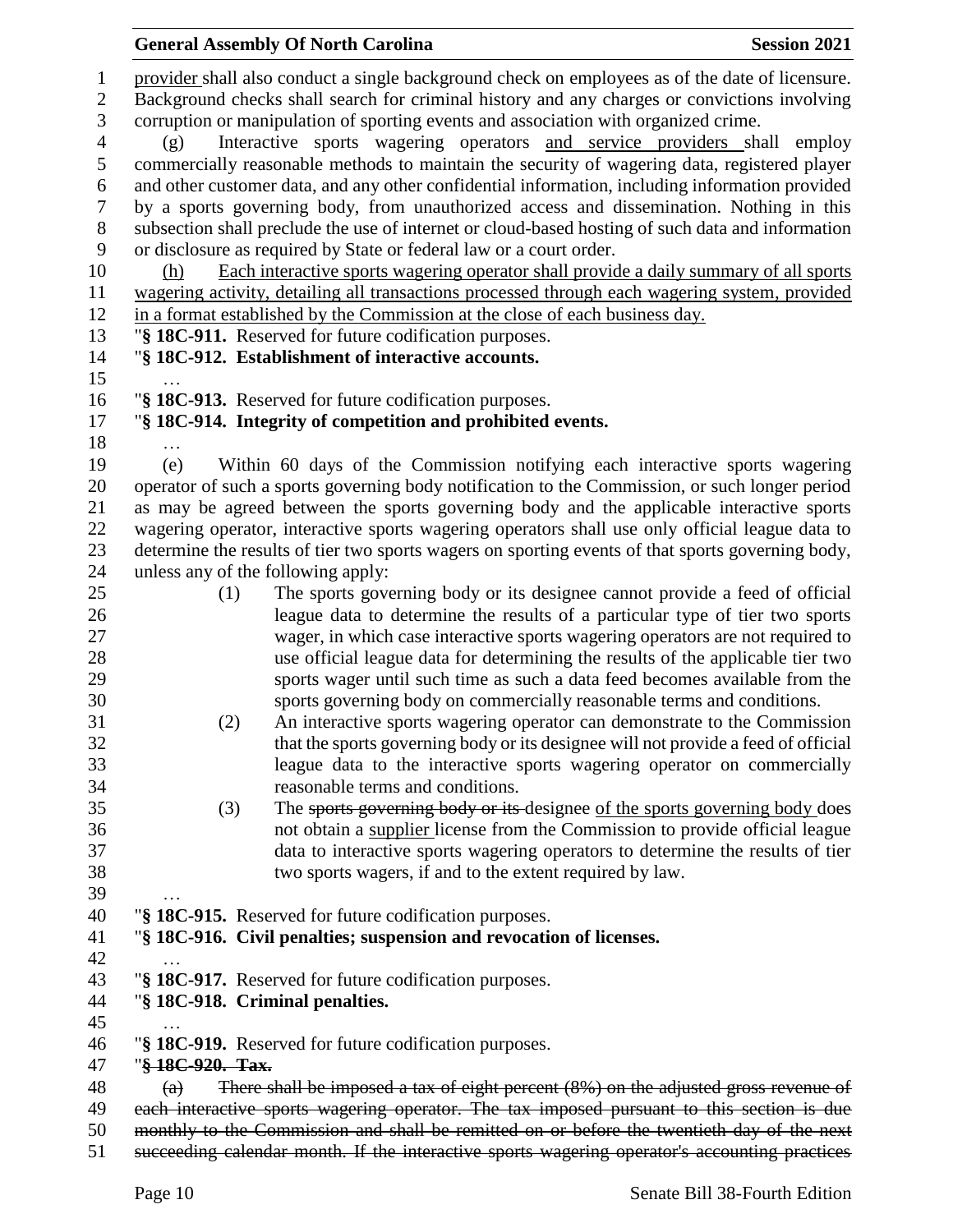|    |                                                                                                                                                                                               |                                                                                            | <b>General Assembly Of North Carolina</b>                                                            | <b>Session 2021</b> |  |
|----|-----------------------------------------------------------------------------------------------------------------------------------------------------------------------------------------------|--------------------------------------------------------------------------------------------|------------------------------------------------------------------------------------------------------|---------------------|--|
| 1  |                                                                                                                                                                                               |                                                                                            | necessitate corrections to a previously remitted tax, the interactive sports wagering operator shall |                     |  |
| 2  |                                                                                                                                                                                               | document such corrections when the interactive sports wagering operator pays the following |                                                                                                      |                     |  |
| 3  | month's taxes.                                                                                                                                                                                |                                                                                            |                                                                                                      |                     |  |
| 4  | If the interactive sports wagering operator's adjusted gross revenue for a month is a<br>$\bigoplus$                                                                                          |                                                                                            |                                                                                                      |                     |  |
| 5  |                                                                                                                                                                                               |                                                                                            |                                                                                                      |                     |  |
| 6  | negative number, the interactive sports wagering operator may carry over the negative amount<br>to a remission required under subsection (a) of this section within 12 months and deduct such |                                                                                            |                                                                                                      |                     |  |
| 7  |                                                                                                                                                                                               |                                                                                            | amount from its tax liability for that month.                                                        |                     |  |
| 8  | (e)                                                                                                                                                                                           |                                                                                            | After reimbursement of expenses in implementing its responsibilities under this                      |                     |  |
| 9  |                                                                                                                                                                                               |                                                                                            | Article and payments as provided in subsection (d) of this section, the Commission shall remit       |                     |  |
| 10 |                                                                                                                                                                                               |                                                                                            | all tax payments collected pursuant to this section and all license fees collected pursuant to this  |                     |  |
| 11 |                                                                                                                                                                                               |                                                                                            | Article to the Department of Revenue. The Commission shall document all expenses for which           |                     |  |
| 12 |                                                                                                                                                                                               |                                                                                            | deduction from the payments owed is asserted, which documentation shall be subject to audit by       |                     |  |
| 13 | the State.                                                                                                                                                                                    |                                                                                            |                                                                                                      |                     |  |
| 14 | (d)                                                                                                                                                                                           |                                                                                            | The Commission shall remit fifty percent $(50%)$ of the tax collected in subsection $(a)$            |                     |  |
| 15 |                                                                                                                                                                                               |                                                                                            | of this section to the North Carolina Major Events, Games, and Attractions Fund established          |                     |  |
| 16 | under G.S. 143B-437.112.                                                                                                                                                                      |                                                                                            |                                                                                                      |                     |  |
| 17 | (e)                                                                                                                                                                                           |                                                                                            | Interactive sports wagering operators shall not be subjected to an excise tax, license               |                     |  |
| 18 |                                                                                                                                                                                               |                                                                                            | tax, permit tax, privilege tax, amusement tax, or occupation tax that is imposed upon the            |                     |  |
| 19 |                                                                                                                                                                                               |                                                                                            | interactive sports wagering operator by the State or any political subdivision thereof, except as    |                     |  |
| 20 | provided in this Article.                                                                                                                                                                     |                                                                                            |                                                                                                      |                     |  |
| 21 | $\bigoplus$                                                                                                                                                                                   |                                                                                            | The Commission shall provide all of the following to the Department of Revenue:                      |                     |  |
| 22 |                                                                                                                                                                                               | $\leftrightarrow$                                                                          | A monthly report that includes a complete statement of sports wagering                               |                     |  |
| 23 |                                                                                                                                                                                               |                                                                                            | revenues and expenses for the previous month.                                                        |                     |  |
| 24 |                                                                                                                                                                                               | (2)                                                                                        | A complete statement of sports wagering revenues and expenses, along with                            |                     |  |
| 25 |                                                                                                                                                                                               |                                                                                            | any recommendations for changes to this Article for the fiscal year, within 30                       |                     |  |
| 26 |                                                                                                                                                                                               |                                                                                            | days of the end of that fiscal year. A copy shall also be provided to the State                      |                     |  |
| 27 |                                                                                                                                                                                               |                                                                                            | Controller.                                                                                          |                     |  |
| 28 |                                                                                                                                                                                               |                                                                                            | "§ 18C-921. Expenses of Lottery.                                                                     |                     |  |
| 29 |                                                                                                                                                                                               |                                                                                            | Expenses of the Commission shall include all items listed in G.S. 18C-163. The Commission            |                     |  |
| 30 |                                                                                                                                                                                               |                                                                                            | shall also transfer from the amounts collected under this Article one million dollars (\$1,000,000)  |                     |  |
| 31 |                                                                                                                                                                                               |                                                                                            | annually to the Department of Health and Human Services for gambling addiction education and         |                     |  |
| 32 |                                                                                                                                                                                               |                                                                                            | treatment programs in addition to the amount transferred under G.S. 18C-163(a)(3).                   |                     |  |
| 33 |                                                                                                                                                                                               |                                                                                            | "§ 18C-922. Voluntary exclusion program.                                                             |                     |  |
| 34 | (a)                                                                                                                                                                                           |                                                                                            | Any-The Commission shall establish a voluntary exclusion program for any                             |                     |  |
| 35 |                                                                                                                                                                                               |                                                                                            | individual shall be able to voluntarily exclude themselves from placing sports wagers through a      |                     |  |
| 36 |                                                                                                                                                                                               |                                                                                            | voluntary exclusion program established by the Commission. wagers. Interactive sports wagering       |                     |  |
| 37 |                                                                                                                                                                                               |                                                                                            | operators shall use reasonable means to comply with the exclusion of individuals participating in    |                     |  |
| 38 |                                                                                                                                                                                               |                                                                                            | the voluntary exclusion program by the Commission.                                                   |                     |  |
| 39 | (b)                                                                                                                                                                                           |                                                                                            | The Commission shall adopt rules to establish the voluntary exclusion program,                       |                     |  |
| 40 |                                                                                                                                                                                               |                                                                                            | which shall comply with all of the following:                                                        |                     |  |
| 41 |                                                                                                                                                                                               | (1)                                                                                        | Verification of the individual's request to be placed in the voluntary exclusion                     |                     |  |
| 42 |                                                                                                                                                                                               |                                                                                            | program, and for how long, up to and including that individual's lifetime.                           |                     |  |
| 43 |                                                                                                                                                                                               | (2)                                                                                        | How information regarding which individuals are in the voluntary exclusion                           |                     |  |
| 44 |                                                                                                                                                                                               |                                                                                            | program is to be disseminated to the interactive sports wagering operators.                          |                     |  |
| 45 |                                                                                                                                                                                               | (3)                                                                                        | How an individual in the voluntary exclusion program may petition the                                |                     |  |
| 46 |                                                                                                                                                                                               |                                                                                            | Commission for removal from the voluntary exclusion program.                                         |                     |  |
| 47 |                                                                                                                                                                                               | (4)                                                                                        | The means by which the interactive sports wagering operators and their agents                        |                     |  |
| 48 |                                                                                                                                                                                               |                                                                                            | shall make all reasonable efforts to cease direct marketing efforts to                               |                     |  |
| 49 |                                                                                                                                                                                               |                                                                                            | individuals participating in the voluntary exclusion program.                                        |                     |  |
| 50 |                                                                                                                                                                                               | (5)                                                                                        | The means by which the Commission shall make available to all interactive                            |                     |  |
| 51 |                                                                                                                                                                                               |                                                                                            | sports wagering operators and their agents the names of the individuals                              |                     |  |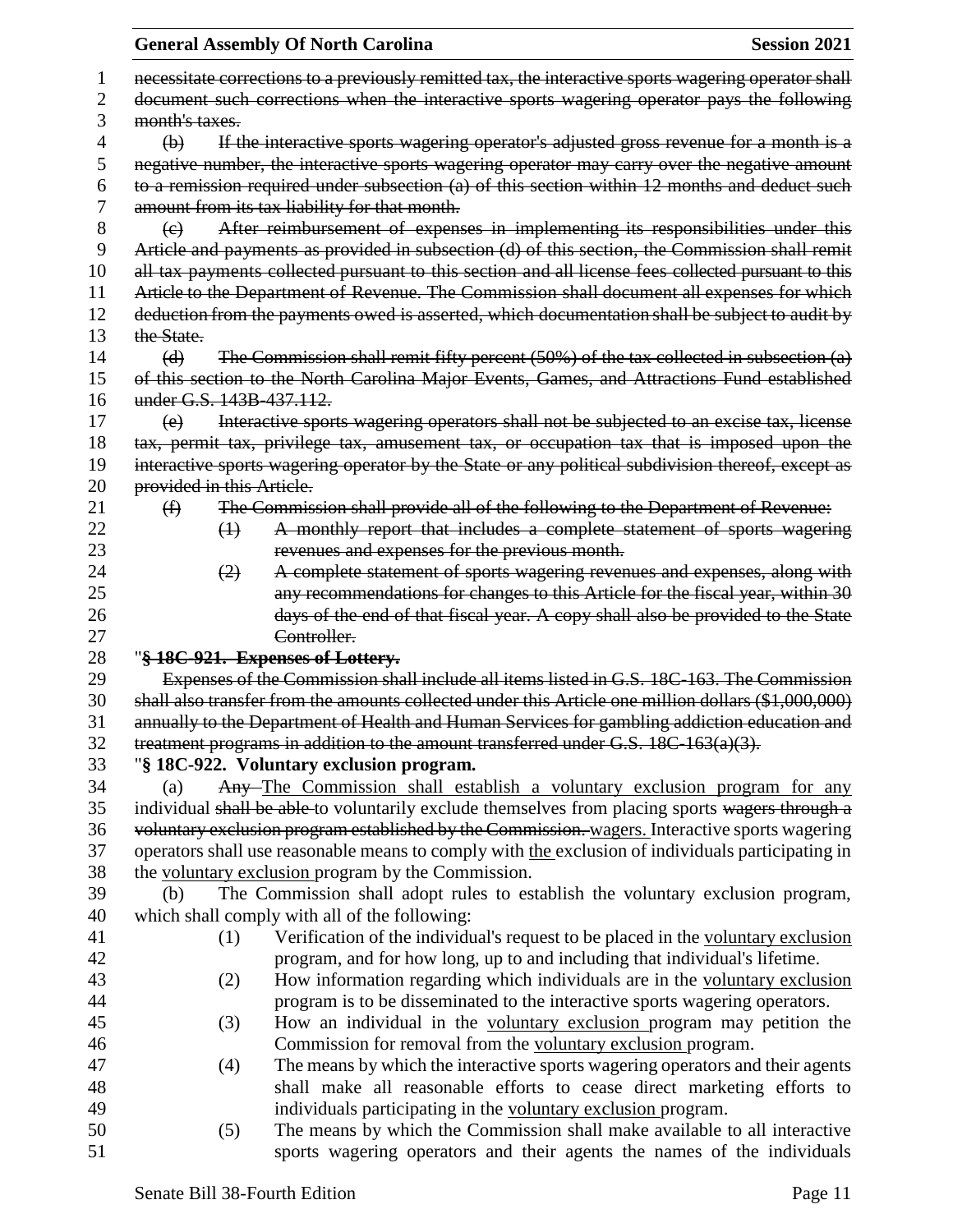|                   | <b>General Assembly Of North Carolina</b><br><b>Session 2021</b>                                       |
|-------------------|--------------------------------------------------------------------------------------------------------|
| 1<br>$\mathbf{2}$ | participating the voluntary exclusion program, which shall be at least<br>quarterly.                   |
| 3                 | Participation in the voluntary exclusion program shall not preclude an interactive<br>(c)              |
| 4                 | sports wagering operator and its agents from seeking the payment of a debt accrued by the              |
| 5                 | individual prior to participating in the voluntary exclusion program.                                  |
| 6                 | The voluntary exclusion program shall be exempt from Chapter 132 of the General<br>(d)                 |
| 7                 | Statutes and shall be treated as confidential by each interactive sports wagering operator.            |
| 8                 | "§ 18C-923. Reserved for future codification purposes.                                                 |
| 9                 | "§ 18C-924. Risk management.                                                                           |
| 10                |                                                                                                        |
| 11                | "§ 18C-925. Reserved for future codification purposes.                                                 |
| 12                | "§ 18C-926. Places of public accommodation.                                                            |
| 13                | The owner or operator of a sports facility may establish places Permanent places of<br>(a)             |
| 14                | public accommodation for the purpose of accessing a sports wagering platform through mobile            |
| 15                | devices, computer terminals, or similar access devices, the registered player's interactive account,   |
| 16                | either directly or with assistance from a person. Each owner or operator of a sports facility shall    |
| 17                | be limited to one place of public accommodation described under subdivision (2) of subsection          |
| 18                | (b) of this section person, may be associated with each sports facility.                               |
| 19                | Places Permanent places of public accommodation allowed permitted under this<br>(b)                    |
| 20                | section shall be located as follows:                                                                   |
| 21                | On the property containing of the sports facility.<br>(1)                                              |
| 22                | On-No more than one place of public accommodation may be on other<br>(2)                               |
| 23                | property owned or controlled by the owner or operator of the sports facility or                        |
| 24                | an affiliated entity of the owner or operator of the sports facility that is located                   |
| 25                | within a one-half mile radius of the sports facility a sports facility defined in                      |
| 26                | G.S. 18C-901(15)a. or G.S. 18C-901(15)c.                                                               |
| 27                | No more than one place of public accommodation may be on other property<br>(3)                         |
| 28                | owned or controlled by the owner or operator of the sports facility that is                            |
| 29<br>30          | located within a one and one-half mile radius of a sports facility defined in<br>G.S. $18C-901(15)b$ . |
| 31                | Nothing in this section shall be construed to exempt a place of public accommodation<br>(c)            |
| 32                | from the provisions of any other law that may be enforceable. A place of public accommodation          |
| 33                | may be either a permanent establishment or a temporary establishment associated with a specific        |
| 34                | sporting event of a series of sporting events.                                                         |
| 35                | All sports wagers made at a place of public accommodation shall be placed via an<br>(d)                |
| 36                | interactive account as described in G.S. 18C-912. Mobile devices, computer terminals, similar          |
| 37                | devices, and cashiers used to operate the place of public accommodation shall have the ability to      |
| 38                | accept and distribute cash and cash equivalents equivalents and distribute cash or cash                |
| 39                | equivalents; however, only a cashier may distribute something of monetary value to the registered      |
| 40                | player at a place of public accommodation. All cashiers that accept or distribute cash or cash         |
| 41                | equivalents shall be an employee of an interactive sports wagering operator.                           |
| 42                | A public accommodation under this section may be advertised by the owner or<br>(e)                     |
| 43                | operator of the sports facility.                                                                       |
| 44                | Notwithstanding subsections (a) through (c) of this section, no more than one place<br>(f)             |
| 45                | of public accommodation may be temporarily established during a professional golf tournament           |
| 46                | as described in G.S. 18C-901(15)b. The temporary place of public accommodation need not                |
| 47                | comply with local ordinances under Chapter 160D of the General Statutes but shall not operate          |
| 48                | more than five days prior to the professional golf tournament or five days after the professional      |
| 49                | golf tournament.                                                                                       |
| 50                | "§ 18C-927. Reserved for future codification purposes.                                                 |
| 51                | "§ 18C-928. Indian gaming; compliance with federal law.                                                |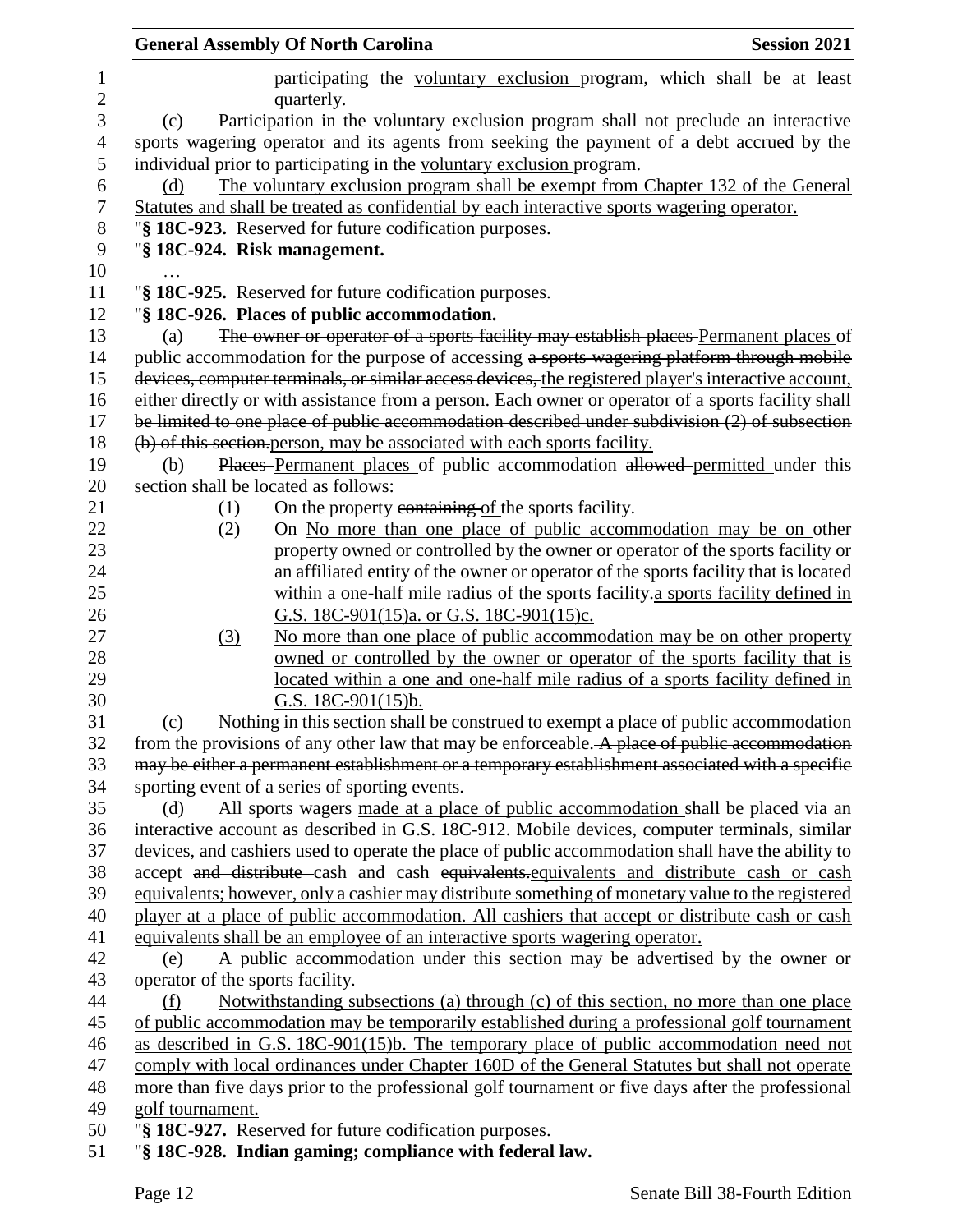|                |                                                                                                  |     |                | <b>General Assembly Of North Carolina</b>                                                            | <b>Session 2021</b> |  |
|----------------|--------------------------------------------------------------------------------------------------|-----|----------------|------------------------------------------------------------------------------------------------------|---------------------|--|
| $\mathbf{1}$   | (a)                                                                                              |     |                | All sports wagering authorized under this Article shall be initiated, received, and                  |                     |  |
| $\mathbf{2}$   | otherwise made within this State unless otherwise determined by the Commission in accordance     |     |                |                                                                                                      |                     |  |
| 3              | with applicable federal and State laws. Consistent with the intent of the United States Congress |     |                |                                                                                                      |                     |  |
| $\overline{4}$ |                                                                                                  |     |                | as articulated in the Unlawful Internet Gambling Enforcement Act of 2006 (31 U.S.C. § 5361 et        |                     |  |
|                |                                                                                                  |     |                |                                                                                                      |                     |  |
| 5              |                                                                                                  |     |                | seq.), the intermediate routing of electronic data relating to intrastate sports wagering authorized |                     |  |
| 6              |                                                                                                  |     |                | under this Article shall not determine the location or locations in which such sports wagers are     |                     |  |
| $\tau$         |                                                                                                  |     |                | initiated, received, or otherwise made.initiated and received.                                       |                     |  |
| $8\,$          | (b)                                                                                              |     |                | All activities authorized by this Article shall be deemed to be conducted solely under               |                     |  |
| 9              |                                                                                                  |     |                | the authority of this Article and not under the federal Indian Gaming Regulatory Act, 25 U.S.C.      |                     |  |
| 10             | $\S 2701$ et seq.                                                                                |     |                |                                                                                                      |                     |  |
| 11             | (c)                                                                                              |     |                | A Without application under G.S. 18C-904, a tribal gaming enterprise shall be                        |                     |  |
| 12             |                                                                                                  |     |                | deemed a licensed interactive sports wagering operator upon the occurrence of all of the             |                     |  |
| 13             | following:                                                                                       |     |                |                                                                                                      |                     |  |
| 14             |                                                                                                  | (1) |                | Submission of a completed application to the Commission.                                             |                     |  |
| 15             |                                                                                                  | (2) |                | Payment to the Commission of any application and renewal fees as provided                            |                     |  |
| 16             |                                                                                                  |     |                | in this Article.                                                                                     |                     |  |
| 17             |                                                                                                  | (3) |                | Agreement by the tribal gaming enterprise, in a form as prescribed by the                            |                     |  |
| 18             |                                                                                                  |     |                | Commission:                                                                                          |                     |  |
| 19             |                                                                                                  |     | a.             | To adhere to the requirements of this Article and to the regulations                                 |                     |  |
| 20             |                                                                                                  |     |                | adopted by the Commission with respect to interactive sports                                         |                     |  |
| 21             |                                                                                                  |     |                | wagering.                                                                                            |                     |  |
| 22             |                                                                                                  |     | b.             | To submit to the Commission's enforcement of this Article and any                                    |                     |  |
| 23             |                                                                                                  |     |                | implementing of the rules, including waiver of any applicable tribal                                 |                     |  |
| 24             |                                                                                                  |     |                | sovereign immunity for the sole and limited purpose of such                                          |                     |  |
| 25             |                                                                                                  |     |                | enforcement.                                                                                         |                     |  |
| 26             |                                                                                                  |     | $\mathbf{c}$ . | To collect and pay all taxes imposed by this Article. Article 2E of                                  |                     |  |
| 27             |                                                                                                  |     |                | Chapter 105 of the General Statutes.                                                                 |                     |  |
| 28             |                                                                                                  |     | d.             | To not offer or conduct any interactive gambling other than the                                      |                     |  |
| 29             |                                                                                                  |     |                | interactive sports wagering authorized by this Article unless                                        |                     |  |
| 30             |                                                                                                  |     |                | specifically otherwise authorized by law.                                                            |                     |  |
| 31             |                                                                                                  |     | e.             | To locate any server or other information technology equipment                                       |                     |  |
| 32             |                                                                                                  |     |                | directly related to the placing of sports wagers that is used by the tribal                          |                     |  |
| 33             |                                                                                                  |     |                | gaming enterprise and its agents to accept interactive sports wagering                               |                     |  |
| 34             |                                                                                                  |     |                | authorized by this Article on land that is not Indian lands and which,                               |                     |  |
| 35             |                                                                                                  |     |                | upon request, shall be accessible by the Commission, Department of                                   |                     |  |
| 36             |                                                                                                  |     |                | Revenue, and State law enforcement. The location of all other                                        |                     |  |
| 37             |                                                                                                  |     |                | technology and servers used by a tribal gaming enterprise in                                         |                     |  |
| 38             |                                                                                                  |     |                | connection with sports wagering authorized by this act shall be                                      |                     |  |
| 39             |                                                                                                  |     |                | approved by the Commission.                                                                          |                     |  |
| 40             | $\ldots$ "                                                                                       |     |                |                                                                                                      |                     |  |
| 41             |                                                                                                  |     |                | <b>SECTION 2.(a)</b> If Senate Bill 688, 2021 Regular Session, becomes law, the lead-in              |                     |  |
| 42             |                                                                                                  |     |                | language to Section 2 of that act reads as rewritten:                                                |                     |  |
| 43             |                                                                                                  |     |                | "SECTION 2. Article 10B-Article 10 of Chapter 143B of the General Statutes is amended                |                     |  |
| 44             | by adding a Part to read:"                                                                       |     |                |                                                                                                      |                     |  |
| 45             |                                                                                                  |     |                | <b>SECTION 2.(b)</b> If Senate Bill 688, 2021 Regular Session, becomes law,                          |                     |  |
| 46             |                                                                                                  |     |                | G.S. 143B-437.112(b), as enacted by that act, reads as rewritten:                                    |                     |  |
| 47             | " $(b)$                                                                                          |     |                | Effective July 1 of each calendar year, the funds remitted to the Fund by the Secretary              |                     |  |
| 48             |                                                                                                  |     |                | of Revenue from the privilege tax on sports wagering pursuant to G.S. 105-113.128 are                |                     |  |
| 49             |                                                                                                  |     |                | appropriated for this purpose. In addition to the amounts remitted to the Fund pursuant to           |                     |  |
| 50             |                                                                                                  |     |                | G.S. 18C-920(d), G.S. 105-113.128, the General Assembly shall determine any additional               |                     |  |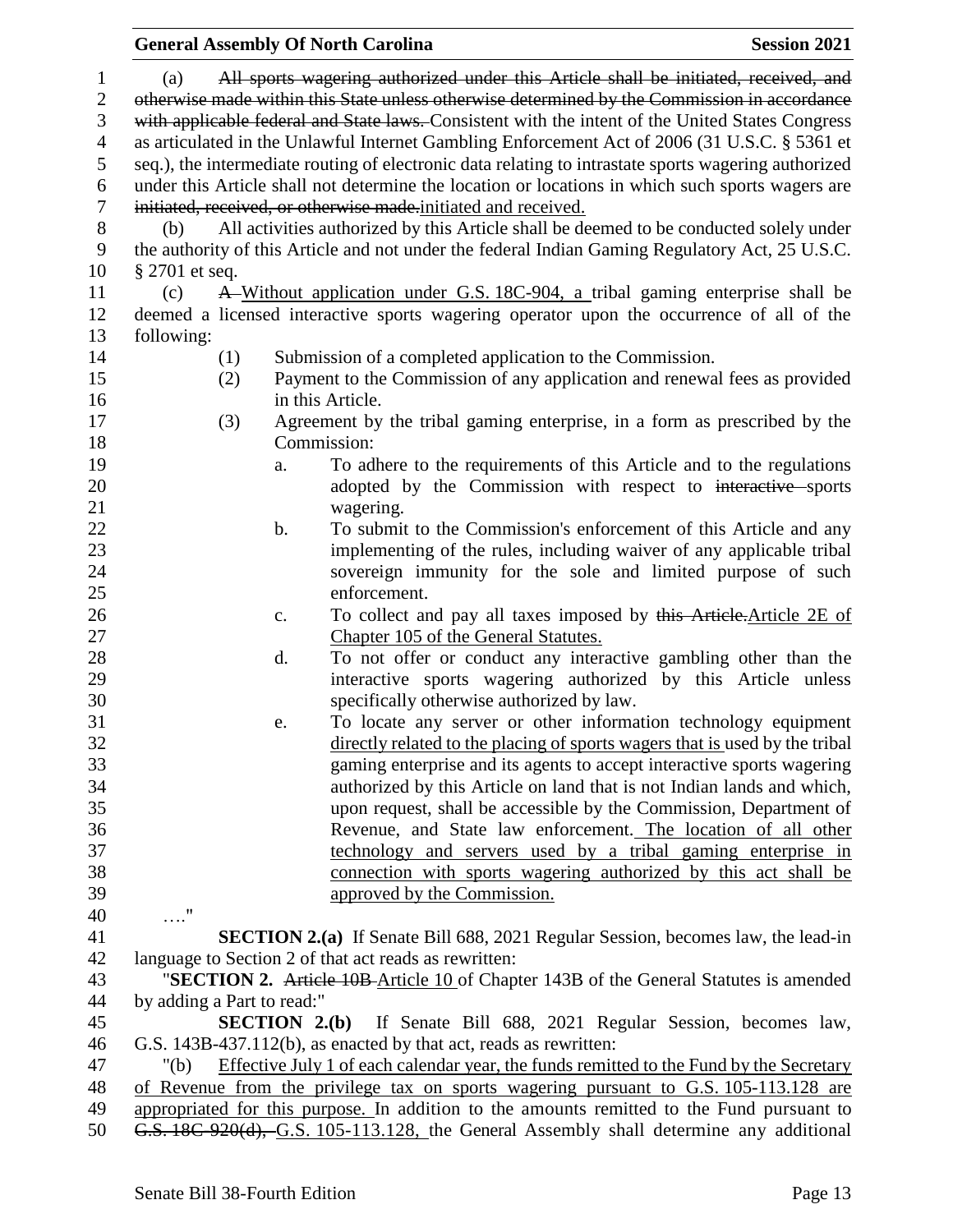| <b>General Assembly Of North Carolina</b> |                                                                                       | <b>Session 2021</b> |
|-------------------------------------------|---------------------------------------------------------------------------------------|---------------------|
|                                           | amount appropriated to the Fund. Agreements entered under this section are subject to |                     |
| appropriations."                          |                                                                                       |                     |
|                                           | <b>SECTION 2.(c)</b> If Senate Bill 688, 2021 Regular Session, becomes law,           |                     |
|                                           | G.S. $143B-437.111(4)$ , as enacted by that act, reads as rewritten:                  |                     |
| "(4)                                      | Major event. - An entertainment, musical, political, sporting, or theatrical          |                     |
|                                           | event that satisfies the following conditions:                                        |                     |
| a.                                        | The event is held either of the following:                                            |                     |
|                                           | Held at a sports facility or is an facility.                                          |                     |
|                                           | 2.<br>An event sponsored by the National Association for Stock Car                    |                     |
|                                           | Auto Racing, the Ladies Professional Golf Association, the                            |                     |
|                                           | Professional Golfers' Association of America, the PGA Tour,                           |                     |
|                                           | or the United States Golf Association.                                                |                     |
| b.                                        | The event is not held more often than annually.                                       |                     |
| c.                                        | The location of the event is determined by a site selection organization              |                     |

 e. The site selection organization selected a site within this State as the 19 sole location for the event."

 **SECTION 3.(a)** If Senate Bill 688, 2021 Regular Session, becomes law, G.S. 18C-114(a)(8), as amended by that act, reads as rewritten:

 "(8) To charge a fee of potential contractors, of lottery contractors, of lottery retailers, and of interactive sports wagering operators licensees and potential licensees under Article 9 of this Chapter to not exceed the cost of the criminal record check of the potential contractors and lottery contractors."

 **SECTION 3.(b)** If Senate Bill 688, 2021 Regular Session, becomes law, G.S. 18C-120(b)(2), as amended by that act, reads as rewritten:

 "(2) To conduct a background investigation, including a criminal history record check, of applicants for employment with the Commission, interactive sports **wagering operators** licensees under Article 9 of this Chapter, lottery contractors, lottery retailers, and lottery potential contractors, which may include a search of the State and National Repositories of Criminal Histories based on the fingerprints of applicants."

 **SECTION 3.(c)** If Senate Bill 688, 2021 Regular Session, becomes law, G.S. 143B-947, as amended by that act, reads as rewritten:

## "**§ 143B-947. Criminal record checks for the North Carolina State Lottery Commission and its Director.**

 The Department of Public Safety may provide to the North Carolina State Lottery Commission and to its Director from the State and National Repositories of Criminal Histories the criminal history of any prospective employee of the Commission, any potential contractor, 41 and any licensee or prospective interactive sports wagering operator or service provider licensee 42 under Article 9 of Chapter 18C of the General Statutes. The North Carolina State Lottery Commission or its Director shall provide to the Department of Public Safety, along with the 44 request, the fingerprints of the prospective employee of the Commission, or of the potential 45 eontractor, individual, a form signed by the prospective employee of the Commission, or of the potential contractor individual consenting to the criminal record check and use of fingerprints and other identifying information required by the State and National Repositories, and any additional information required by the Department of Public Safety. The fingerprints of the 49 prospective employee of the Commission, or potential contractor, or potential interactive sports wagering operator, individual shall be forwarded to the State Bureau of Investigation for a search of the State's criminal history record file, and the State Bureau of Investigation shall forward a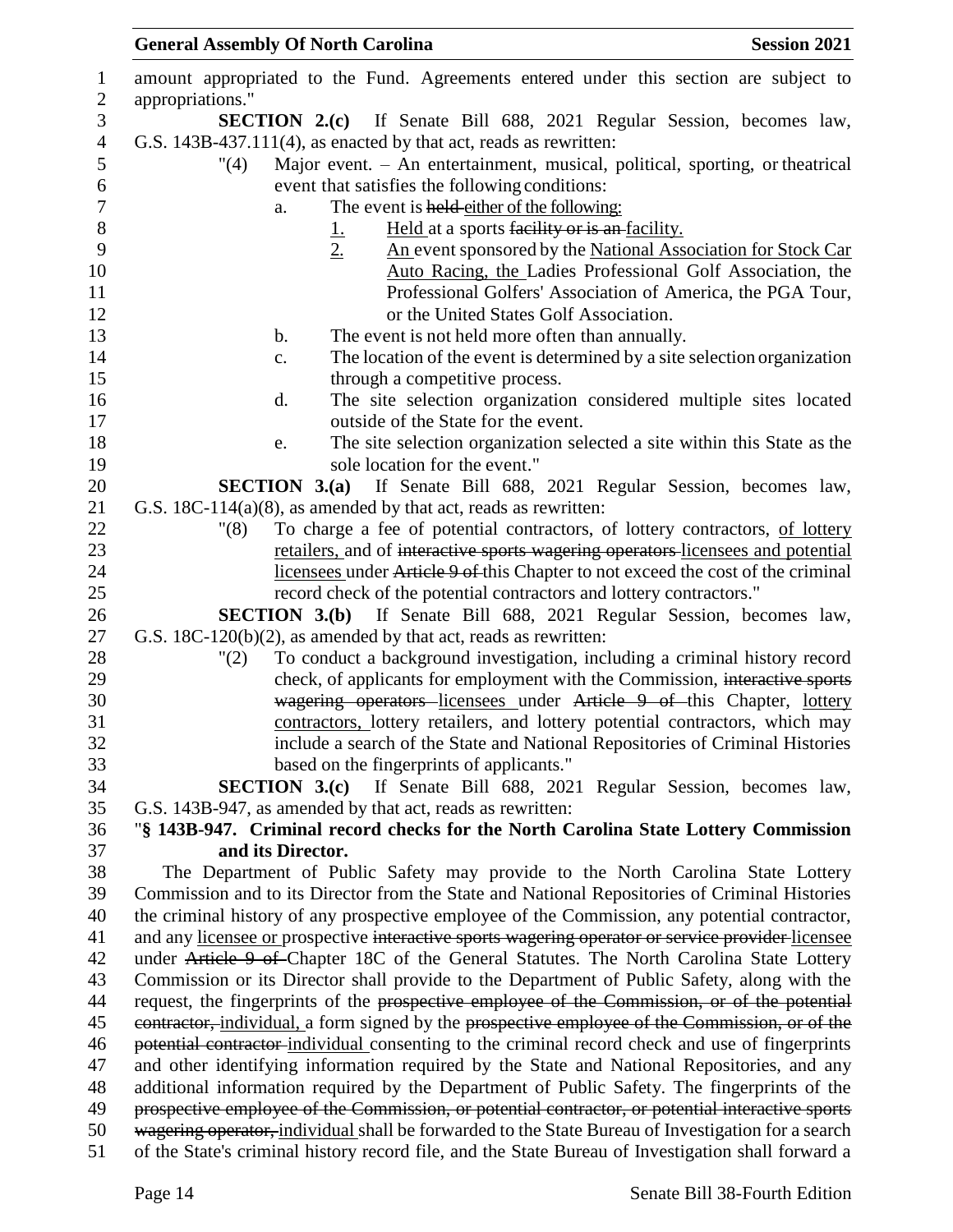#### **General Assembly Of North Carolina Session 2021**

 set of fingerprints to the Federal Bureau of Investigation for a national criminal history record check. The North Carolina State Lottery Commission and its Director shall remit any fingerprint information retained by the Commission to alcohol law enforcement agents appointed under Article 5 of Chapter 18B of the General Statutes and shall keep all information obtained pursuant to this section confidential. The Department of Public Safety shall charge a reasonable fee only for conducting the checks of the criminal history records authorized by this section." **SECTION 4.** If Senate Bill 688, 2021 Regular Session, becomes law, Sections 5 and 6 of that act read as rewritten: "**SECTION 5.** The Commission shall establish guidance to parties regulated by the provisions of Article 9 of Chapter 18C of the General Statutes, as enacted by this act. Such guidance shall address the application of Article 9 of Chapter 18C of the General Statutes, as enacted by this act, to electronic sports with due consideration to the key role of game publishers as creators of the underlying video game. The Commission may accept and issue applications for licensure in accordance with Article 9 of Chapter 18C of the General Statutes, as enacted by this 15 act, in order that licensees may begin operations on January 1, 2022. January 1, 2023. If more than 12 completed applications are received, the Commission in its discretion shall select and 17 notify, no later than December 1, 2021, notify the qualified applicants it determines will best serve the public interest in maximizing revenue to the State, while preserving the integrity of sports wagering and ensuring accountability and preserving the public trust in licensed sports 20 wagering activities. No license issued by the Commission shall become effective prior to January 21 1, 2022, but prior to January 1, 2022, notified licensees may establish structure and operations to begin sports wagering on January 1, 2022.January 1, 2023. "**SECTION 6.** Sections 1 through 4 of this act become effective January 1, 2022. January 1, 2023. Except as otherwise provided, this act is effective when it becomes law." **SECTION 5.(a)** If Senate Bill 688, 2021 Regular Session, becomes law, Chapter 105 of the General Statutes is amended by adding a new Article to read: "Article 2E. "Privilege Tax on Interactive Sports Wagering Operators. "**§ 105-113.125. Definitions.** The definitions of G.S. 18C-901 apply to this Article. "**§ 105-113.126. Privilege tax on interactive sports wagering operators.** 32 (a) Tax. – A privilege tax at the rate of fourteen percent  $(14%)$  is imposed on an interactive sports wagering operator for the privilege of doing business in this State. The tax is imposed on the value of the privilege conferred upon the interactive sports wagering operator by the State by the granting of a license under Article 9 of Chapter 18C of the General Statutes. (b) Determination of Value. – The value of the privilege conferred upon the interactive sports wagering operator is the gross wagering revenue of the operator as adjusted under this subsection. No income, revenue, or expenses of the interactive sports wagering operator other than those specified in this subsection are used to determine the value of the privilege conferred upon the operator. The value of the privilege conferred upon the interactive sports wagering operator is the gross wagering revenue less the following expenses: (1) All cash or cash equivalents paid out as winnings to registered players. (2) The costs paid by an interactive sports wagering operator for any personal property distributed to a registered player as a result of a sports wager. (3) The cash value of any bonuses or promotional credits provided to registered players that are then returned to an interactive sports wagering operator in the form of a deposit or wager as follows: a. Until January 1, 2024, without limitation. b. On or after January 1, 2024, through December 31, 2024, not to exceed two and one-half percent (2.5%) of gross wagering revenue.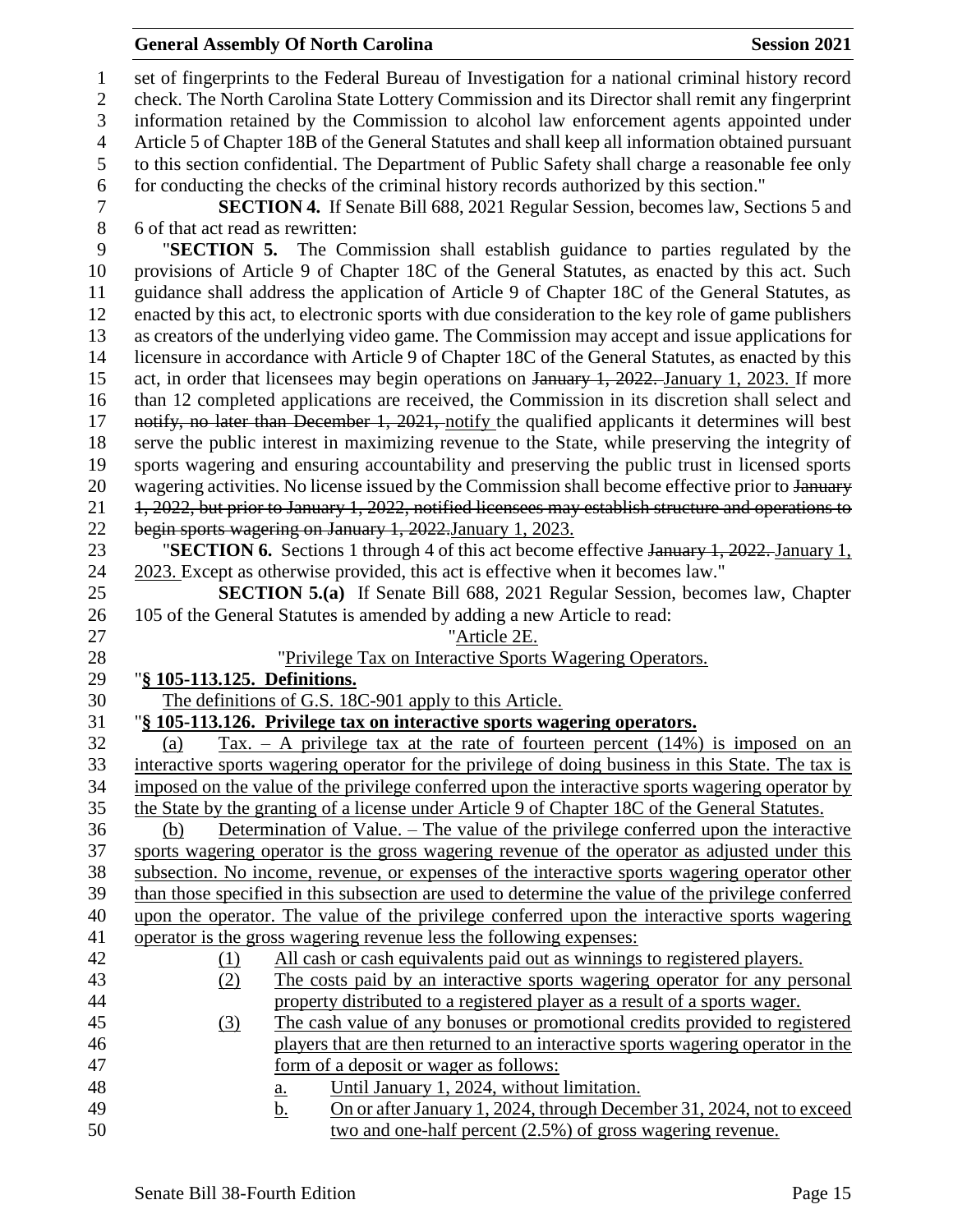| <b>General Assembly Of North Carolina</b><br><b>Session 2021</b>                                      |
|-------------------------------------------------------------------------------------------------------|
| On or after January 1, 2025, through December 31, 2025, not to exceed<br>$\underline{c}$ .            |
| two percent $(2\%)$ of gross wagering revenue.                                                        |
| On or after January 1, 2026, not allowed.<br><u>d.</u>                                                |
| Actual uncollectible receivables from registered players, not to exceed four<br>(4)                   |
| percent (4%) of gross wagering revenue.                                                               |
| Excise tax payments on sports wagers included in gross wagering revenue<br>$\left( 5\right)$          |
| remitted to the federal government.                                                                   |
| Return. – Taxes levied by this Article are due when a return is required to be filed.<br>(c)          |
| The return is due on a monthly basis. A monthly return is due by the twentieth day of the month       |
| following the calendar month covered by the return. A return is filed on a form prescribed by the     |
| Secretary.                                                                                            |
| <u>Records. – A person who is required to file a return under this Article must keep a</u><br>(d)     |
| record of all documents used to determine information the person provides in a return. These          |
| records shall be open at all times for inspection by the Secretary or an authorized representative    |
| of the Secretary and shall be kept for the applicable period of statute of limitations as set forth   |
| under G.S. 105-241.6 or G.S. 105-241.8.                                                               |
| Refund. - An interactive sports wagering operator is allowed a refund of the tax paid<br>(e)          |
| under this section on a sports wager that has been refunded to the registered player. The Secretary   |
| shall prescribe the manner in which a taxpayer may request a refund under this subsection, which      |
| may include allowing a credit for the amount refunded on a subsequent monthly return required         |
| under this section.                                                                                   |
| "§ 105-113.127. Bond or irrevocable letter of credit.                                                 |
| The Secretary may require an interactive sports wagering operator to furnish a bond in an             |
| amount that adequately protects the State from an interactive sports wagering operator's failure      |
| to pay taxes due under this Article. A bond must be conditioned on compliance with this Article,      |
| payable to the State, and in the form required by the Secretary. The amount of the bond is two        |
| times the interactive sports wagering operator's expected monthly tax liability under this Article,   |
| as determined by the Secretary, provided the amount of the bond may not be less than fifty            |
| thousand dollars (\$50,000) and may not be more than two million dollars (\$2,000,000). The           |
| Secretary should periodically review the sufficiency of bonds required of interactive sports          |
| wagering operators and increase the amount of a required bond when the amount of the bond             |
| furnished no longer covers the anticipated tax liability of the interactive sports wagering operator  |
| and decrease the amount when the Secretary determines that a smaller bond amount will                 |
| adequately protect the State from loss.                                                               |
| For purposes of this section, an interactive sports wagering operator may substitute an               |
| irrevocable letter of credit for the secured bond required by this section. The letter of credit must |
| be issued by a commercial bank acceptable to the Secretary and available to the State as a            |
| beneficiary. The letter of credit must be in a form acceptable to the Secretary, conditioned upon     |
| compliance with this Article, and in the amounts stipulated in this section.                          |
| "§ 105-113.128. Use of tax proceeds.                                                                  |
| The Secretary shall distribute the taxes collected under this Article, less the allowance to the      |
| Department of Revenue and reimbursement to the Lottery Commission for administrative                  |
| expenses, in accordance with this section. The Secretary may retain the cost of collection by the     |
| Department, not to exceed five hundred thousand dollars (\$500,000) a year, as reimbursement to       |
| the Department. The Lottery Commission shall, no later than 20 days after the end of the month,       |
| notify the Department of its expenses from administering the provisions of Article 9 of Chapter       |
| 18C of the General Statutes from the previous month. The Department shall reimburse the               |
| Lottery Commission from the tax revenues collected under this Article no later than the end of        |
| the month in which the Department was notified. The remainder of the net proceeds of the tax          |
| collected under this Article are to be credited in the following priority:                            |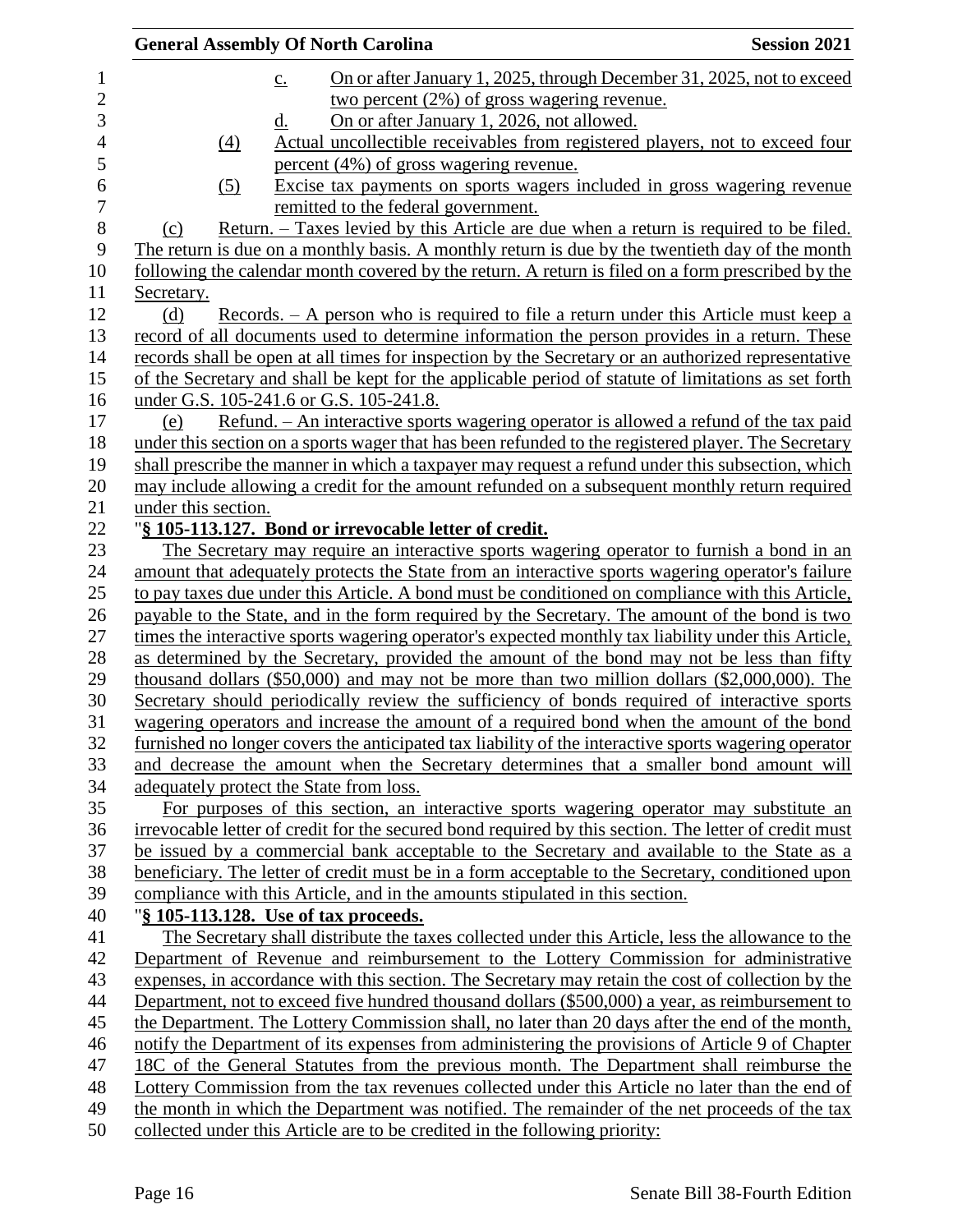|          | <b>General Assembly Of North Carolina</b>                                                                              | <b>Session 2021</b> |
|----------|------------------------------------------------------------------------------------------------------------------------|---------------------|
| $\Omega$ | Two million dollars (\$2,000,000) annually to the Department of Health and                                             |                     |
|          | Human Services for gambling addiction education and treatment programs.                                                |                     |
| (2)      | Five hundred thousand dollars (\$500,000) annually to the North Carolina                                               |                     |
|          | Parks and Recreation Authority for grants of five thousand dollars (\$5,000)                                           |                     |
|          | per county for youth sports development. If there are not sufficient funds for                                         |                     |
|          |                                                                                                                        |                     |
|          | each county to receive a grant of five thousand dollars (\$5,000), the amount                                          |                     |
|          | of each grant shall be reduced by the same proportion so that all counties                                             |                     |
|          | receive a grant of the same amount.                                                                                    |                     |
| (3)      | Of the remaining proceeds, as follows:                                                                                 |                     |
|          | Ten percent (10%) annually to be distributed equally among the<br><u>a.</u>                                            |                     |
|          | institutions listed in this sub-subdivision to support collegiate athletic                                             |                     |
|          | departments. The institutions are listed as follows:                                                                   |                     |
|          | Elizabeth City State University.                                                                                       |                     |
|          | <b>Fayetteville State University.</b>                                                                                  |                     |
|          | North Carolina Agricultural & Technical State University.                                                              |                     |
|          | North Carolina Central University.                                                                                     |                     |
|          | $\frac{1}{2}$ .<br>$\frac{2}{3}$ .<br>$\frac{4}{5}$ .<br>$\frac{5}{6}$ .<br>University of North Carolina at Asheville. |                     |
|          | University of North Carolina at Pembroke.                                                                              |                     |
|          | 7.<br>Winston-Salem State University.                                                                                  |                     |
|          | Thirty percent (30%) to the North Carolina Major Events, Games, and<br><u>b.</u>                                       |                     |
|          | Attractions Fund established under G.S. 143B-437.112.                                                                  |                     |
|          | Sixty percent (60%) to the General Fund."<br>c.                                                                        |                     |
|          | <b>SECTION 5.(b)</b> This section becomes effective January 1, 2023, and applies to gross                              |                     |
|          | wagering revenue received on or after that date.                                                                       |                     |
|          | SECTION 6.(a) If Senate Bill 688, 2021 Regular Session, becomes law,                                                   |                     |
|          | G.S. 18C-114 reads as rewritten:                                                                                       |                     |
|          | "§ 18C-114. Powers and duties of the Commission.                                                                       |                     |
| (a)      | The Commission shall have the following powers and duties:                                                             |                     |
| .        |                                                                                                                        |                     |
| (14)     | To adopt and implement any rules necessary to carry out the provisions of this                                         |                     |
|          | Chapter, resolving any conflicts in this Chapter to the best interest of the State.                                    |                     |
| .        |                                                                                                                        |                     |
| (c)      | The Commission and the Department of Revenue may agree to exchange any data                                            |                     |
|          | necessary to enforce and administer Article 9 of this Chapter and Article 2E of Chapter 105 of                         |                     |
|          | the General Statutes, including information deemed necessary to perform an audit of a licensee                         |                     |
|          | or taxpayer under those Articles."                                                                                     |                     |
|          | <b>SECTION 6.(b)</b> If Senate Bill 688, 2021 Regular Session, becomes law,                                            |                     |
|          | G.S. $105-259(b)(33)$ reads as rewritten:                                                                              |                     |
| " (33)   | To provide to the North Carolina State Lottery Commission the information                                              |                     |
|          | required under G.S. 18C-141.G.S. 18C-141 or agreed upon under                                                          |                     |
|          | G.S. $18C-114(c)$ ."                                                                                                   |                     |
|          | <b>SECTION 6.(c)</b> If Senate Bill 688, 2021 Regular Session, becomes law, Article 37                                 |                     |
|          | of Chapter 14 of the General Statutes is amended by adding a new section to read:                                      |                     |
|          | "§ 14-309.3. Sports wagering exempt.                                                                                   |                     |
|          | This Article shall not apply to sports wagering lawfully conducted in compliance with Article                          |                     |
|          | 9 of Chapter 18C of the General Statutes."                                                                             |                     |
|          | <b>SECTION 6.(d)</b> If Senate Bill 688, 2021 Regular Session, becomes law,                                            |                     |
|          | G.S. 14-309.20 reads as rewritten:                                                                                     |                     |
|          | "§ 14-309.20. Greyhound racing prohibited.                                                                             |                     |
| (a)      | No person shall hold, conduct, or operate any greyhound races for public exhibition                                    |                     |

in this State for monetary remuneration.